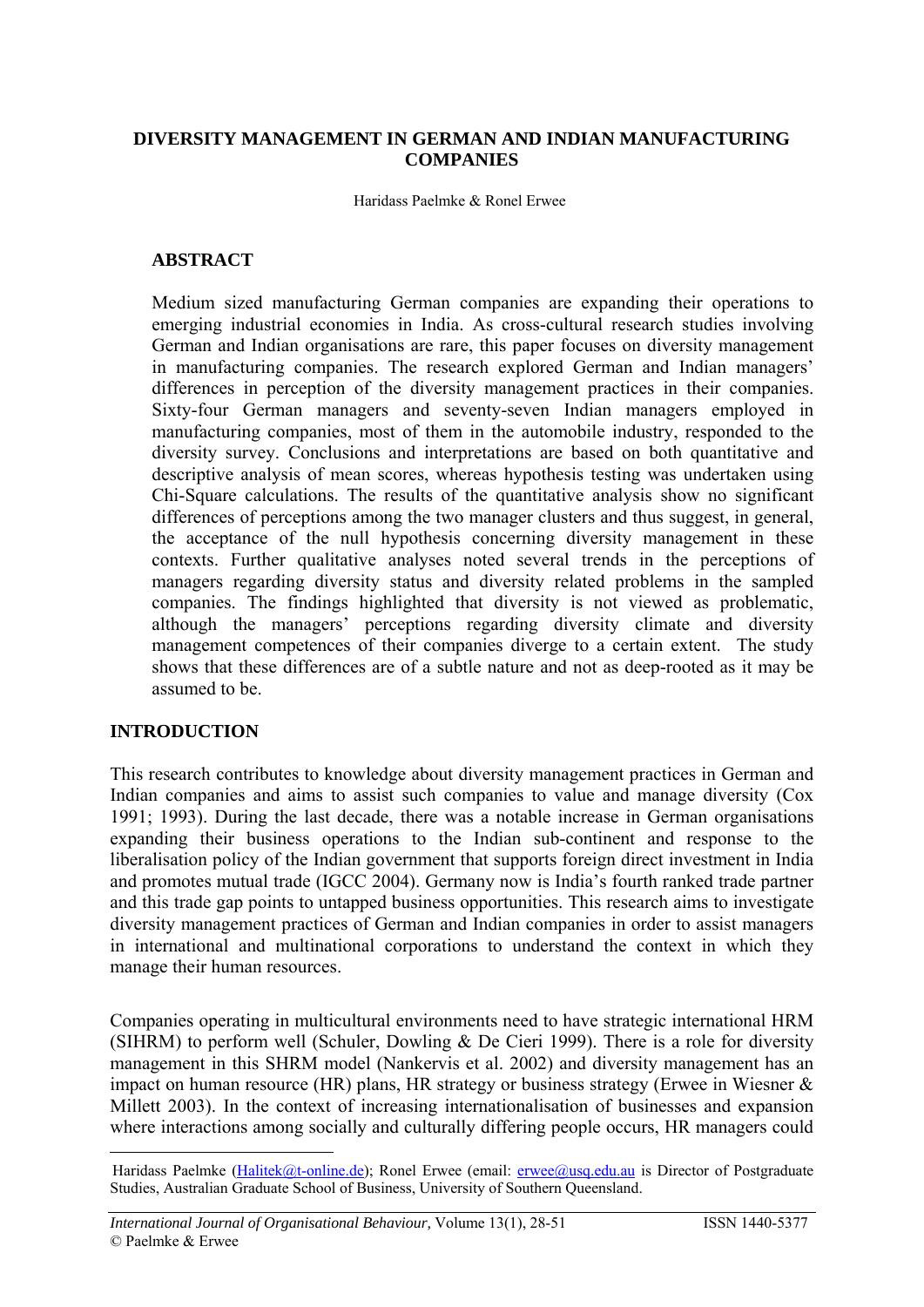increase individual and group commitment to organisational goals by creating a conducive diversity climate (Cox 1993). Diversity management practices improve overall organisational performance. Many studies about HRM practices in Germany and India are country focussed and explain past and current HRM practices (Geringer, Frayne & Millimann 2002; Von Glinow et al. 2002). In the case of diversity management practices, there is no standardised term yet for 'workforce diversity' in the German language and this contributes to an under-representation of diversity research. This study investigates to what extent current theory and managerial practice about diversity management is applied in German and Indian manufacturing organisations.

### **Overview of diversity research**

Kramar (1998) identifies four notions of diversity management, namely managing differences and similarities of individuals, managing differences and similarities within a collective, the process of managing 'inclusion' rather than assimilation of differences in a dominant culture, and specifying the dimensions of diversity. Race, gender and age are defined as *primary dimensions* of diversity, whereas *secondary dimensions* refer to human factors that can change, for example, religious belief or educational level. According to Kramar (2001) diversity is managed at three levels in organisations, namely at strategic, managerial and operational levels. Building the desired organisational culture, improving management systems and developing leadership competences are described as actions taken at strategic level. At managerial levels it involves designing HR policies to support values and the desired culture and at operational levels it involves implementing the policies and processes developed (Kramar 2001).

In contrast, Awbery (2007) focuses on the concepts of vertical and horizontal diversity. Vertical diversity evaluates difference as superior or inferior, whereas horizontal diversity treats difference as variation. Organizational paradigms of assimilation and separation are based on vertical diversity and treat diversity as a problem to be solved. Assimilation solves it by submergence of difference, and separation by isolating difference. Often organizations in the United States take a benevolent assimilation approach to diversity (Awbery 2007). However, research shows that assimilation does not engage diversity in ways that promote learning, creativity, and organizational effectiveness. Awbery (2007) argues for a relational re-conceptualization of diversity as horizontal, and recommends that diversity paradigms should be integrated with diversity perspectives, levels of self-representation, and uncertainty and certainty orientations.

# *Diversity in organisations*

*Links between SHRM and diversity management* One view of strategic human resource management acknowledges people as strategic resources and confirms that 'the objectives of SHRM are governed by business strategy and corporate strategy is the driver of HR strategy' (Erwee 2003). In practice, this could mean that any change of organisational strategy would result in adaptation of HRM policies to ensure optimal interaction and co-ordination of knowledge and skills of people—an 'accommodative' linkage strategy (Nankervis, Crompton & Baird, 2002). A second perception is that SHRM has a strong say in shaping organisational strategy, and HRM specialists can contribute information about, for example, availability of skills and competencies, abundance and redundancy of human resources and other labour market data that are of critical value in the process of strategy formulation. This approach is called an 'interactive' linkage (Nankervis et al. 2002). The third set of views appears in the multinational context. To be successful and to sustain competitiveness, multinational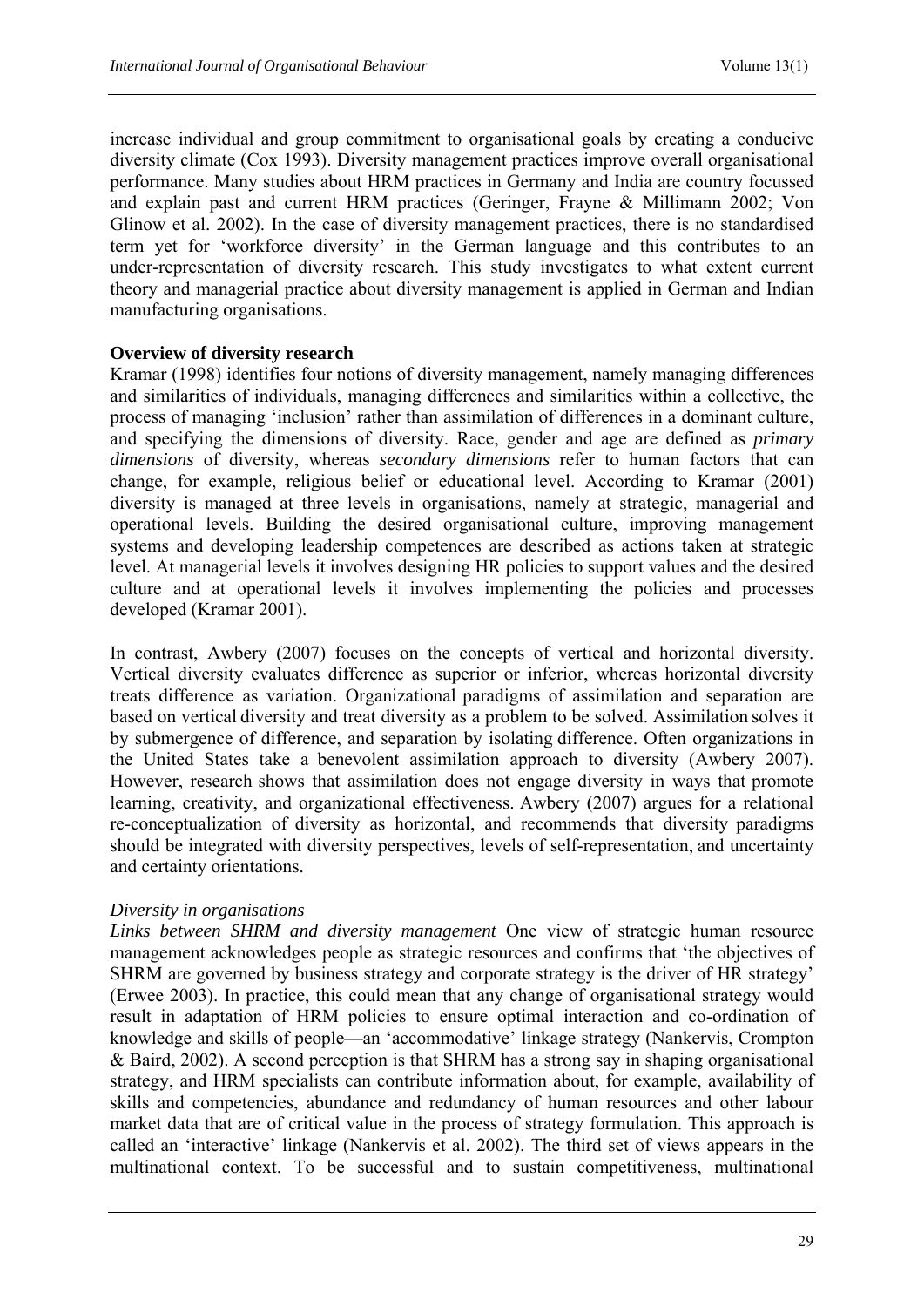organisations have to gain strategic control over their dispersed operations. Effective strategic international human resource management (SIHRM) can support the strategy implementation process. SIHRM focuses on cross-cultural and diversity management issues in continuously changing conditions. Multinational firms need to integrate their strategic activities and SIHRM policies and practices. Schuler, Dowling and De Cieri (1993) emphasise the necessity of integrating the SIHRM framework and strategic focus since these have reciprocal influences on the goals and concerns of multinational organisations. This perspective is referred to as a 'fully integrated' linkage (Nankervis et al. 2002).

Managing diversity means valuing people's differences and identities as strengths and is directed to achieving organisational outcomes (Kramar in Wiesner & Millett 2001). It is a strategic human resource domain and the HR department has the prime responsibility for formulating diversity-related management policies, and also inducting line mangers to ensure effective implementation. However, without the conviction and commitment of senior management, and in the absence of leadership and organisational policy (D'Netto, Smith & Da Gama Pinto 2000), stand alone strategies and programs of HR managers can fail. Acknowledging the advantages of human diversity, and creating and upholding diversity awareness among the workforce through various interventions, are critical success factors for multicultural organisations.

Organisations can develop various strategies and programmes to value and manage diversity. Diversity awareness and skill-building training can create understanding of the importance and meaning of diversity and increase awareness about cross-cultural insensitivity (Erwee 2003). Diversity programmes aimed at increasing representations of minorities and groups based on personal characteristics, coupled with adherence to diversity legislation such as EEO and Affirmative Action, help the process of transformation from monocultural to multicultural entities (Cox 1991; 1993). Employees and employers need to be informed about the cost and consequences of non-compliance with anti-discrimination rules. Visible involvement, dedicated commitment and strong support from leaders and senior management pertaining to diversity issues could impart credibility to diversity policies and practices. Finally, as globalisation forces facilitate the blending of people from distinct cultures, organisations will have to more intensively address the impacts of national and organisational culture. Thus, research into the beliefs and behaviours of their employees, and evaluating their outcomes, help to set diversity benchmarks that could become management processes for future oriented multinational organisations.

### The research question for this study is

### *What are the diversity management practices in German and Indian manufacturing companies and how do they differ?*

The above question raises a number of research issues and the following are relevant to this study of German and Indian manufacturing companies.

- What are managers' perceptions of the diversity climate in German and Indian firms?
- What are the differences in perceptions of the diversity climate among German and Indian managers?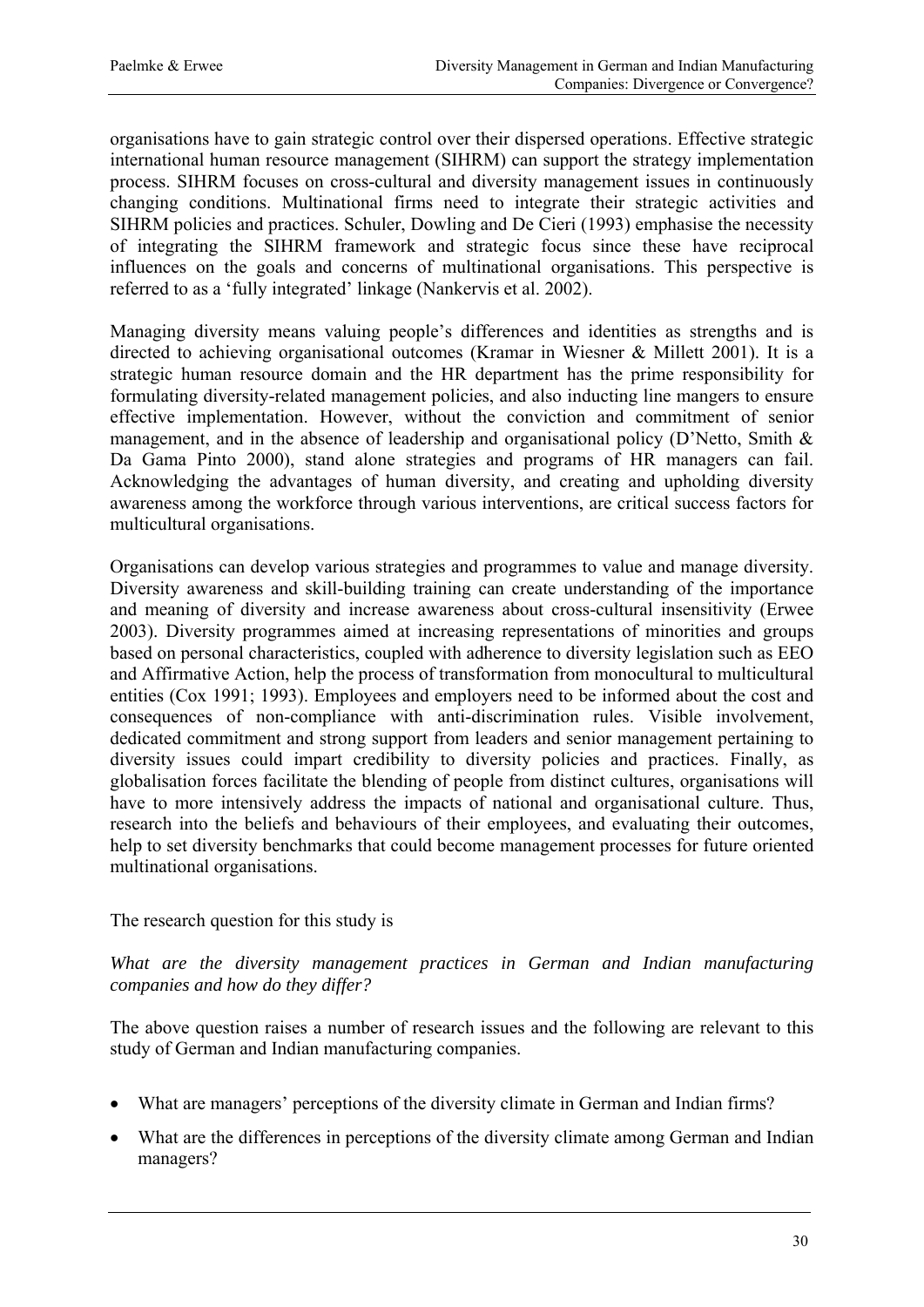### *Diversity dimensions in India*

India is normally described as a collectivist society, however, some research findings indicate that, 'this typically Indian collectivism is directed overwhelmingly towards the family and to a very little degree toward other groups' (Braasch 2000, p. 18). Hofstede's (1993) earlier assessment depicted India as high on power distance; low on uncertainty avoidance; more masculine with strong affiliation to collectivism (Hofstede 1991). Companies in India have established personal and hierarchical corporate cultures, incorporating the values and traits of their workforce (Trompenaars & Hampden-Turner 1993).

In India, the secondary dimensions of diversity have decisive influences on organisational cohesion. Affiliation of individuals to specific religions or castes, their marital and parental status or language play a significant role in the process of developing relationships with superiors, as well as subordinates. The Indian workforce consists of over 400 million employees originating from 32 different states (Kapila 2003) that tend to be culturally and linguistically unique. Although two languages, Hindi and English, are used for official communication, about 2150 newspapers in 92 languages (Gopinath 1998) illustrate the complexity of the Indian linguistic landscape. The level of education of people from different states varies significantly as, for example the states from peninsular India have an aggregate rate of literacy above 70 per cent (Government of India 2005) compared to the national average of 65 per cent (Census 2001). According to Datt and Sundharam (2004), 54 per cent of women are considered literate which contrasts with another assessment of less than 30 per cent in two other populous states (Bennington & Mariappanadar 2001). Possible reasons for the gender based education gap in India (Kingdon 1998) are that male education is regarded as a parental investment and there is a gender biased labour market as there is only one per cent of college educated women in India (Velkoff 1998)—see Table 1.

| <b>Demographic factors</b>          | India | Germany |
|-------------------------------------|-------|---------|
| Geographic Area (Tkm <sup>2</sup> ) | 3287  | 357     |
| <b>Total Population (Million)</b>   | 1027  | 82      |
| Working Population (Million)        | 363   | 40      |
| Unemployed Population (Million)     | 7     | 4       |
| Rate of literacy $(\% )$            | 65    | 94      |
| Gross Domestic Product (Bill. Euro) | 528   | 2108    |
| Per Capita Income (Euro)            | 487   | 25500   |
| Economic Growth $(\% )$             | 6     |         |
| Exports (Bill.Euro)                 | 48    | 648     |
| F D I - inflow (Bill. Euro)         | 4     | 44      |
| National language                   | 15    |         |
| Religion                            | 5     |         |

**Table 1. Geographic, economic and societal metrics of Germany and India** 

( \* ) - Figures based on 2000

Sources: Indian Economic Survey 2002-2003; Statistisches Jahrbuch 2003; Federation of Indian Chambers of Commerce and Industry 2003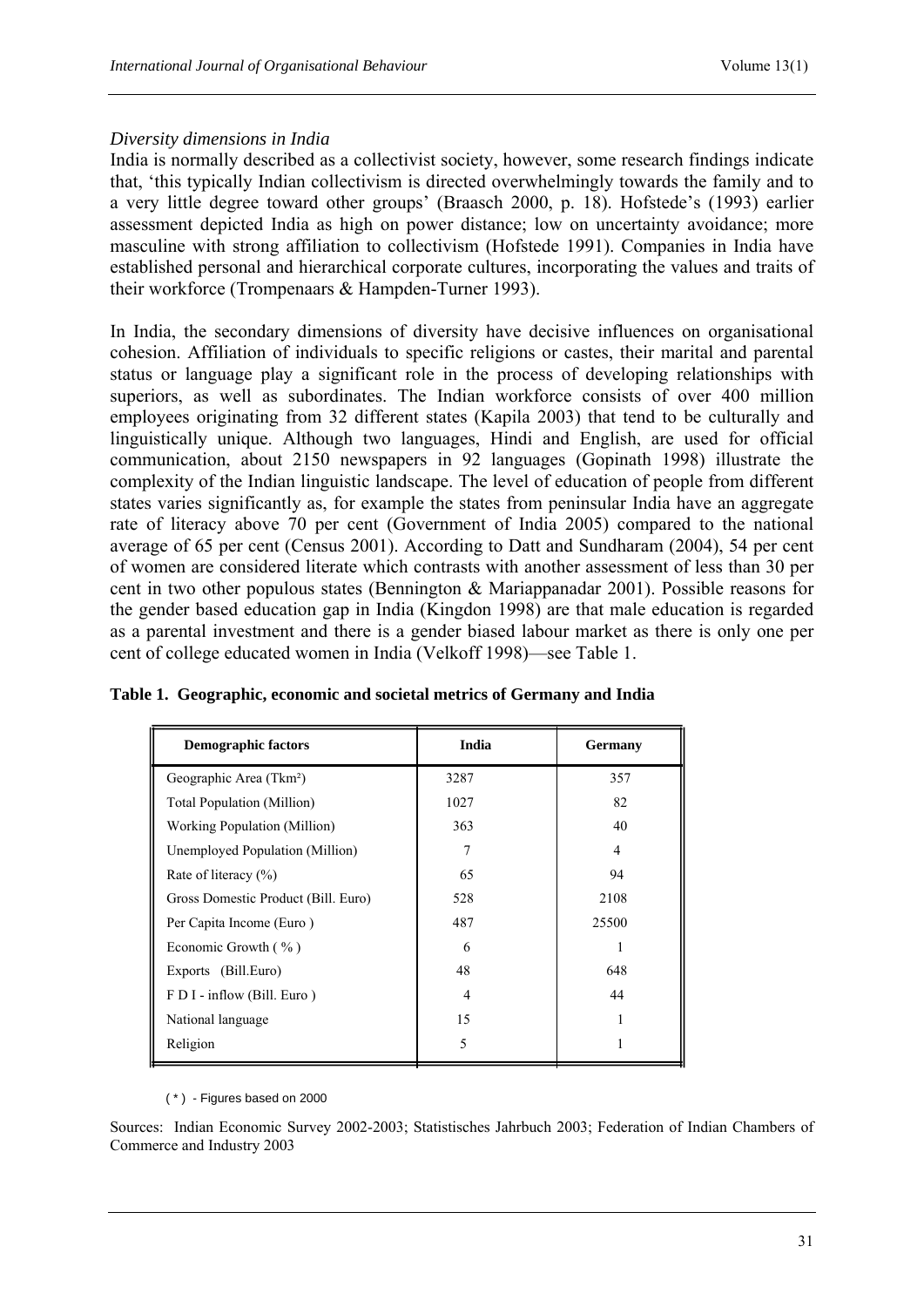The Indian population is composed of 82 per cent Hindus, 12 per cent Muslims, and Christians and the Sikhs and Buddhists are about one to two per cent (Bishop & McNamara 1998). Within the Hindu religious framework, there are four main castes—*brahmins, kshatriyas, vaishyas and sudras*—and several sub-castes whose members inherit the set of values, system of symbols, beliefs and behaviour patterns through a process of socialization which further compound this diversity dimension (Braasch 2000). As a secular state, freedom to practise religion is guaranteed by constitutional rights, and companies observe these rights as they accommodate the religious orientation of employees in their HR policies.

A large portion of Indian women occupy an inferior position in Indian society (Mayer 1999 in Patrickson & O'Brien 2001). However, women are gaining more access to basic and higher education and gender issues in organizations, thus becoming more relevant. Particularly, there is a significant increase of women in the workforce in urban cities (Datt & Sundharam 2004). The surge of knowledge based enterprises in service and manufacturing sectors creates more job opportunities for women. Concurrently, the mechanisation of industrial (Breman 1999 in Patrickson & O'Brien 2001) and agricultural work tends to marginalise women. Despite Equal Employment Opportunity being deemed a fundamental policy, enforcement practices range from full compliance to negligence. The Equal Remuneration Act (1976), applicable to all work sectors, does not serve the purpose of creating pay equality because of weak labour inspection machinery (Heggade 1998). Significant gaps in the earnings of men and women still exist and can amount to 24 per cent less pay in the private sector among full time employees (Patrickson & O'Brien 2001).

Although the ILO convention No. 138 is officially recognised, the illegal deployment of children below 15 years exists in several sectors. Children working in family undertakings or state funded institutions are not covered by the Child Labour Prohibition and Regulation Act (Bennington & Mariappanadar 2001) as these acts apply only to hazardous industries (Ganesan 1997). Child labour in non-hazardous sectors is widely tolerated and as many as 14 major pieces of legislation aimed to protect working children are flouted with the connivance of local bureaucracy (Palmke 2007).

As in many Western countries, the age group of 50 to 60 years is an issue in the context of workplace diversity (Datt & Sundharam 2004) as the statutory retirement age is 55 years in the private sector and 60 years in the public sector. Concepts such as seniority of service and company loyalty are superseded by dynamic adaptability to change, team cohesiveness, and profit and performance consciousness (Sudarshan 2003). Having explained some of the relevant diversity issues in India, the following section summarises diversity dimensions in the German context.

### *Diversity dimensions in the German context*

Diversity issues in Germany and India are dissimilar as even after 40 years of separation and reunification, German society is still homogeneous (see Table 1). Trompenaars and Hampden Turner (1993) classify German industrial culture as hierarchical and highly task oriented. Hofstede's study of national culture indicates Germany as low on *power distance* which contrasts with a high score for India on this dimension (Hofstede 1991). In terms of *uncertainty avoidance,* German organisations operate in relatively stable and low risk conditions and German society is classified as more *individualistic* than Indian culture.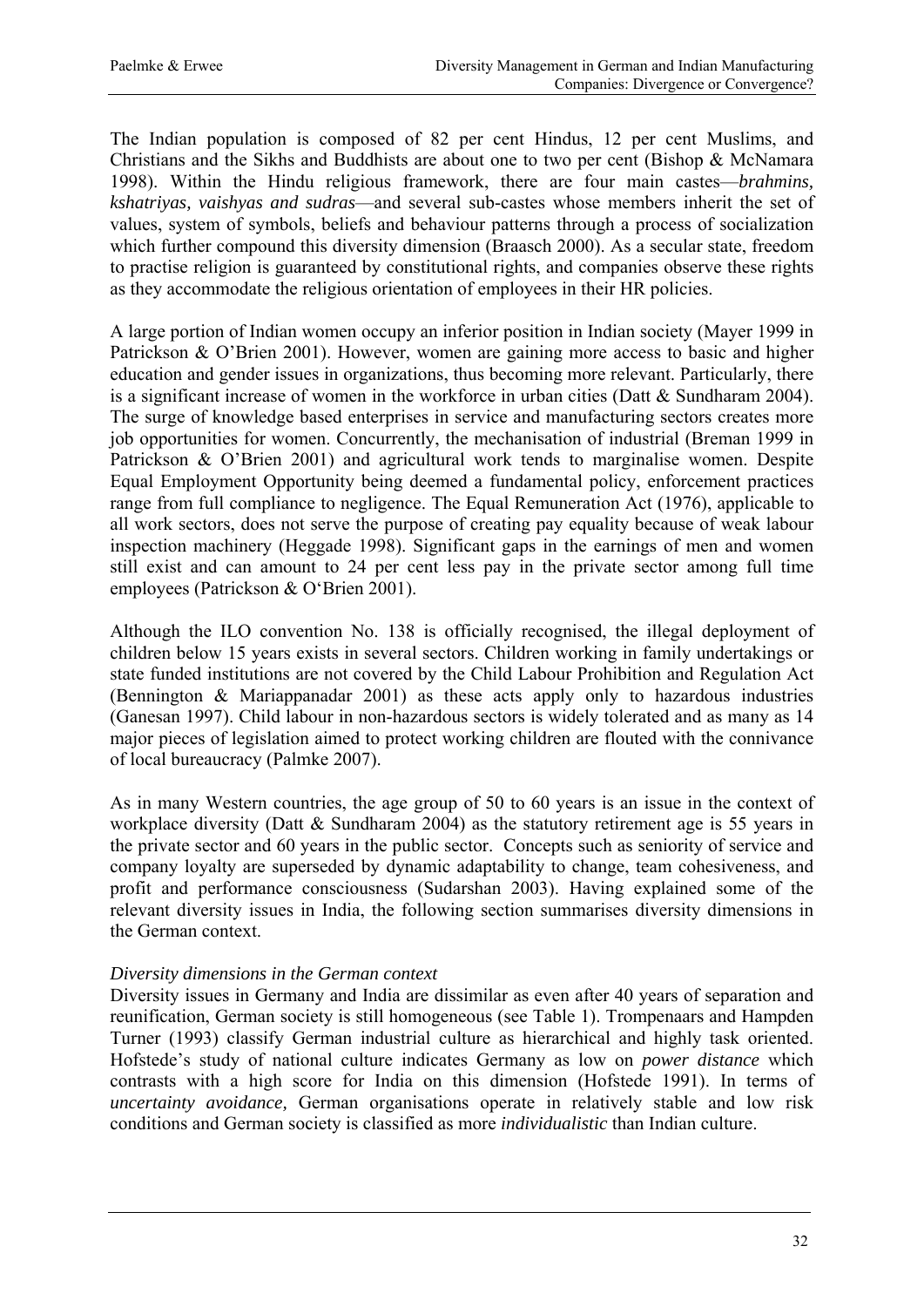Workforce diversity issues in post-war Germany are largely embedded in the slow but steady inflow of migrant workers from eastern European and oriental countries. Roughly nine per cent (7.3 million) of the German population (82.3 million) are from foreign countries (Government Press 2000). About 1.75 million come from Europe, the most dominant group originating from Turkey (2.1 million, Government Press 2000). Some 26 per cent of this foreign population is under 18 years of age as compared to 9 per cent among native Germans (Government Press 2000).

German society has a common language, standardised education and training systems, through institutionalised practices of collective bargaining, comparative wages and salary equivalence exist at all levels. However, the extensive use of English in business, as well as in various societal contexts, is increasingly emerging as a discriminating issue for older and non professional employees. Turkish immigrants and guest workers constitute the largest foreign population in Germany (Statistisches Bundesamt 2004). They have a higher birth rate (the German birth rate is declining), and the introduction of the Turkish language in primary schools and as a medium of instruction for adult education are becoming contentious issues (Palmke 2007).

Even though Christianity is proclaimed as the state religion, the presence and influence of religion in organisations is minimal. The almost equal numbers—26.6 million Roman Catholics and 26.4 million Protestants—indicate the balance of their societal influences (Statisches Bundesamt 2004). Nevertheless, religious affiliation is still considered an important recruitment and selection criterion in a number of Christian charitable, medical and educational organisations. A majority of the foreign population is Muslim workers from Turkey and other Arabic countries, therefore, in future, Islam can be conceived as a third religious force (Palmke 2007).

German women constitute about 44 percent of the working class, 55 per cent completing high school and 47 per cent ending up with academic degrees (Statisches Jahrbuch 2003). The unemployment rate of women is more than 10 percent, higher than that of men at 9 per cent (Statisches Jahrbuch 2003). Women's low representation in management and leadership positions is a sign of gender based discrimination and substantiates the notion of a glass ceiling. Promotion of women to higher management levels is used as examples of egalitarian practices (Brunstein 1995). Only 36 per cent of women in NRW work, a state with higher density of foreign nationals, while the national average is forty-four per cent. More than 12 per cent of immigrant workers are jobless (Statisches Jahrbuch 2003). Providing dual citizenship to second and third generations of immigrants, facilitating freedom of religion and belief, enhancing media access to minorities and sponsoring of multicultural events is viewed by managers as appropriate steps to deal with organisational diversity (Palmke 2007).

The different dimensions of diversity in German and Indian society lead to the research issue, "What are managers' perceptions of the diversity climate in German and Indian firms?"

# **METHODOLOGY**

Diversity management is a business process and the realism paradigm is appropriate to describe business constructs, to conduct research on international HR or diversity issues (Rowley & Benson 2002) and to accommodate the objective participation of the researcher (Guba & Lincoln 1994). This research uses predominantly a quantitative survey method, but also integrates qualitative information gathered in personal meetings.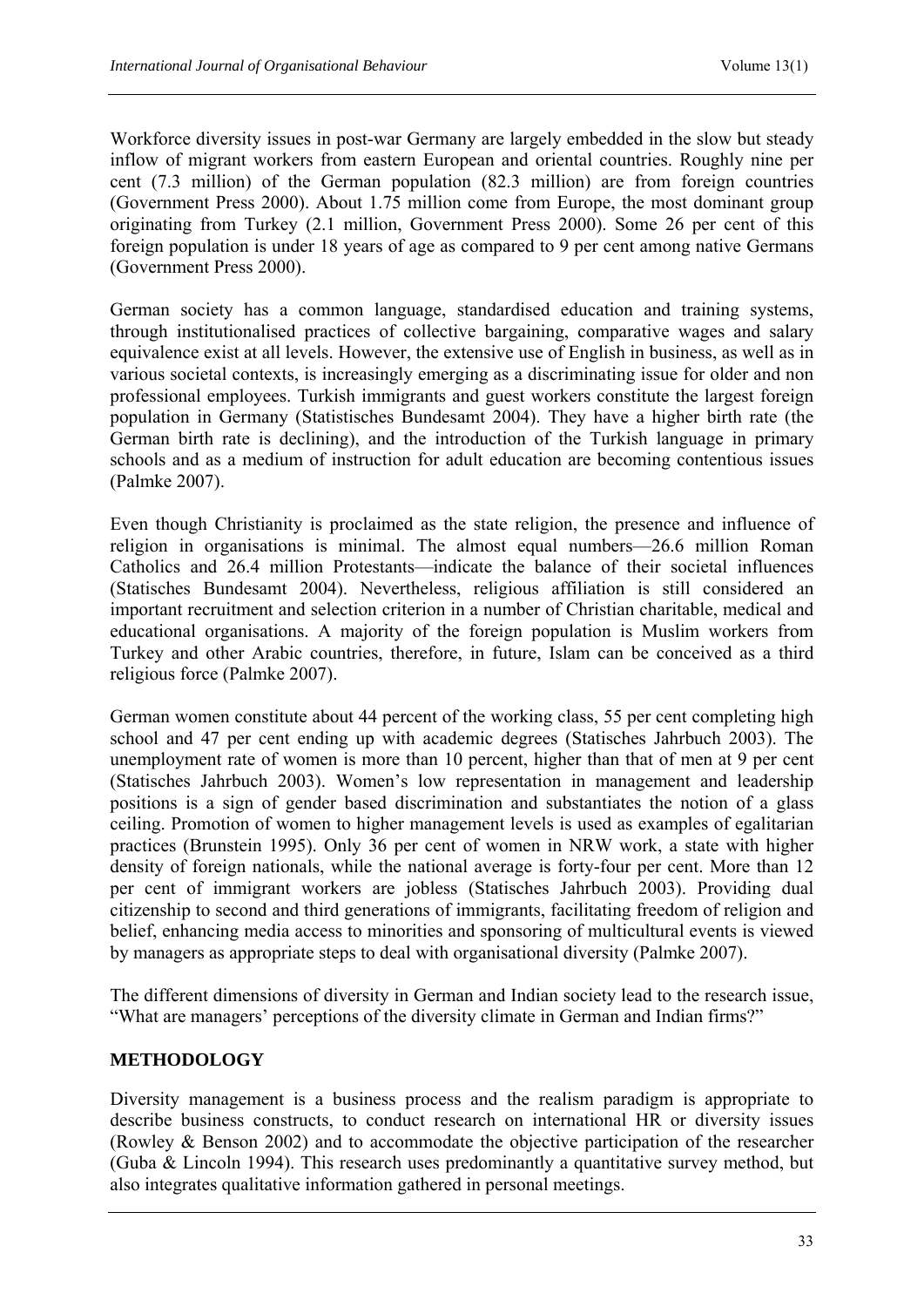The primary data source was German and Indian managers' responses to a diversity questionnaire modified from a diversity survey conducted by Erwee and Innes (1998) in the Australian context. Sections of this questionnaire were adapted to align with the Indian and German business environment. For example, the issue of skin colour becomes irrelevant in the Indian context. while religious orientation and linguistic factors are more influential and, hence, deserve more attention (Palmke 2007). The first section of the questionnaire refers to the *symptoms of diversity related problems*, the second section focuses on the *openness of companies towards change,* while the third deals with the *diversity management status of the companies*. In the first and second section, fifteen specific statements on the above dimensions are provided for respondents to express their opinions along a 5-point Likert scale. The third section contains eleven options, each consisting of a set of three statements relating to various aspects of organisational diversity, among them, individual and management attitudes and barriers to diversity. Respondents are requested to provide a single answer that they perceive as 'true' regarding their companies. The drafts of the questionnaire were presented to a research professional, two experienced HR managers and a peer for initial screening.

*Reliability of Diversity questionnaire*: The diversity questionnaire was trialled in South Africa and in Australia (Erwee & Innes 1998; Erwee et al 2000). The Cronbach Alpha values for each of the three sections in the previous study are 0.87, 0.79 and 0.73 respectively (Erwee & Innes 1998) and for *this study the values are 0,781, 0,861 and 0,693* to the Parts A, B and C respectively.

*Process*: The research focuses on the perceptions of HR managers and general managers of the sampled companies. Though the research was designed to collect data through conventional mailing, the initial response rate was low. It was then decided to interview managers and to request them to fill the survey questionnaires during the interview. Though the cost impact was considerable, the method ultimately minimised survey errors. Further, the researcher's language proficiency (four Indian languages and German) is a factor that also reduces the impact of misinterpretation of questions. Beyond this, measures such as second contacts (McDaniel & Gates 1999), which encourage the sample to respond, was also used. While the responses of managers to the questionnaire were the main source of primary data for quantitative analysis, relevant qualitative information from HR experts was also triangulated for drawing conclusions. Apart from these, secondary data were obtained from electronic media and similar research.

*Sample:* From the population of about 600 registered firms (IGCC 2003), 48 were selected as the sample. The German respondents consisted of 27 HR managers and 37 general managers. The Indian sample consisted of 37 HR managers and 40 general managers. It also needs to be acknowledged that some managers had overlapping functions. Most of the sampled companies (92%) are from automobile manufacturers or associated sectors.

*Data management*: Three questionnaires were discarded due to incompleteness and, as a result, 77 Indian responses and 64 German responses were considered for analysis. Data cleaning was done and the diversity variables were coded as **DP1...DP15** for diversity problems, **DS1...DS11** for diversity management status and **OC1...OC15** for openness to change. The mean values for the respective items were compared to interpret differences for research issues one to six. However, in cross-country studies, caution is recommended while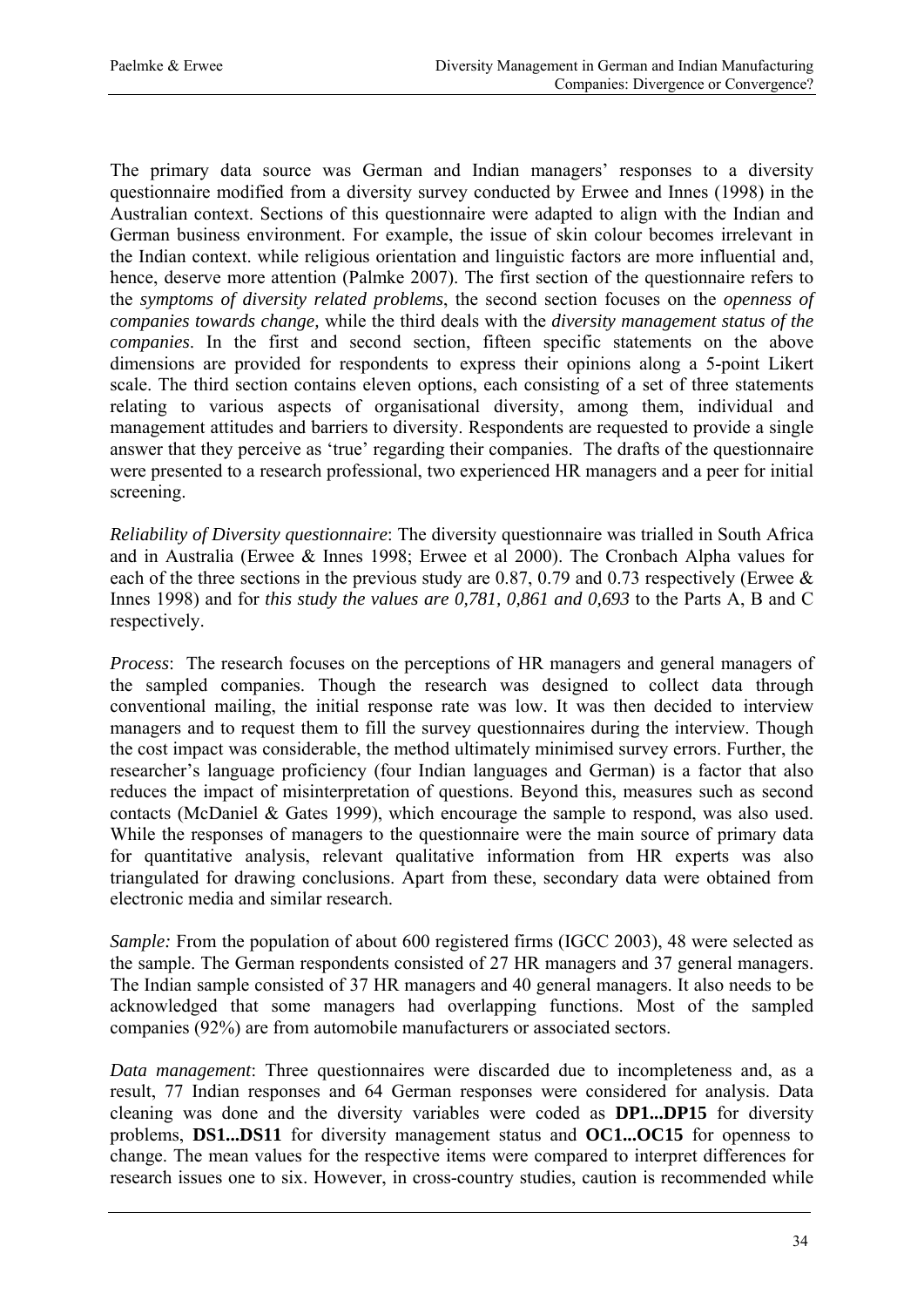drawing conclusions based on mean differences alone, because respondents in different cultures may use different frames of reference for assessing their work experience (Cox, Lobel & McLeod 1991). For this reason, the independent t-tests are not included; instead the frequencies of ratings are evaluated to draw general conclusions. Furthermore, to test significant differences of perceptions between the managers, Chi-Square tests within the cross-tab functions of SPSS were used.

*Limitations*: As in all cross-country studies, the language used is critical for reliable results. The management cadre in Germany had good English language proficiency, but there were exceptions. This limitation also occurs in the Indian context, although the working population has sound English language skills. In those situations where the use of English appeared to be an impediment, questionnaires in German were provided using the method of back translation to eliminate misinterpretation of meanings.

# **RESULTS**

### **Research Issue 1**: **What are the perceptions of diversity climate of managers in German and Indian companies?**

To understand the perceptions of the responses of both samples to Part A of the Diversity questionnaire, *diversity related problems* (DP1-DP15) were examined. Table 2 presents the SPSS summary data for further interpretation and comparisons. About 85 percent of the Indian managers and 94 percent of the German managers note that diversity is present in their companies. The definition of diversity was constructed to cover a wide range of differences, and this could support the many positive responses to this question.

| <b>Diversity Variables</b><br>Diversity related problems | <b>German respondents</b><br><b>Indian respondents</b><br>$(N=64)$<br>$(N=77)$ |                 | <b>Mean score</b><br><b>Difference</b> |  |  |
|----------------------------------------------------------|--------------------------------------------------------------------------------|-----------------|----------------------------------------|--|--|
|                                                          | <b>Mean score (SD)</b>                                                         | Mean score (SD) |                                        |  |  |
| $DP1 -$ diversity in the staff                           |                                                                                |                 |                                        |  |  |
| composition                                              | 1.48(0.713)                                                                    | 1.77(1.025)     | 0.29                                   |  |  |
| $DP2 - complants$ about                                  |                                                                                |                 |                                        |  |  |
| other languages                                          | 3.94(1.067)                                                                    | 4.06(0.959)     | 0.12                                   |  |  |
|                                                          |                                                                                |                 |                                        |  |  |
| $DP3$ – resistance of staff to                           |                                                                                |                 |                                        |  |  |
| working with other groups                                | 4.08(0.948)                                                                    | 4.27(0.805)     | 0.19                                   |  |  |
| $DP4 - \text{ communicating}$                            |                                                                                |                 |                                        |  |  |
| difficulties due to use of                               | 3.73(0.996)                                                                    | 4.42(0.848)     | 0.69                                   |  |  |
| accented foreign language                                |                                                                                |                 |                                        |  |  |
| $DP5 - \text{ communicating}$                            |                                                                                |                 |                                        |  |  |
| difficulties due to use of                               | 4.14(0.870)                                                                    | 4.36(0.872)     | 0.22                                   |  |  |
| accented local language                                  |                                                                                |                 |                                        |  |  |
| $DP6 -$ ethnic, racial or                                |                                                                                |                 |                                        |  |  |
| gender related slurs and                                 | 3.81(0.990)                                                                    | 4.13(0.951)     | 0.32                                   |  |  |
| jokes                                                    |                                                                                |                 |                                        |  |  |
| $DP7 -$ complaints about                                 |                                                                                |                 |                                        |  |  |

# **Table 2. Mean scores of diversity related problems**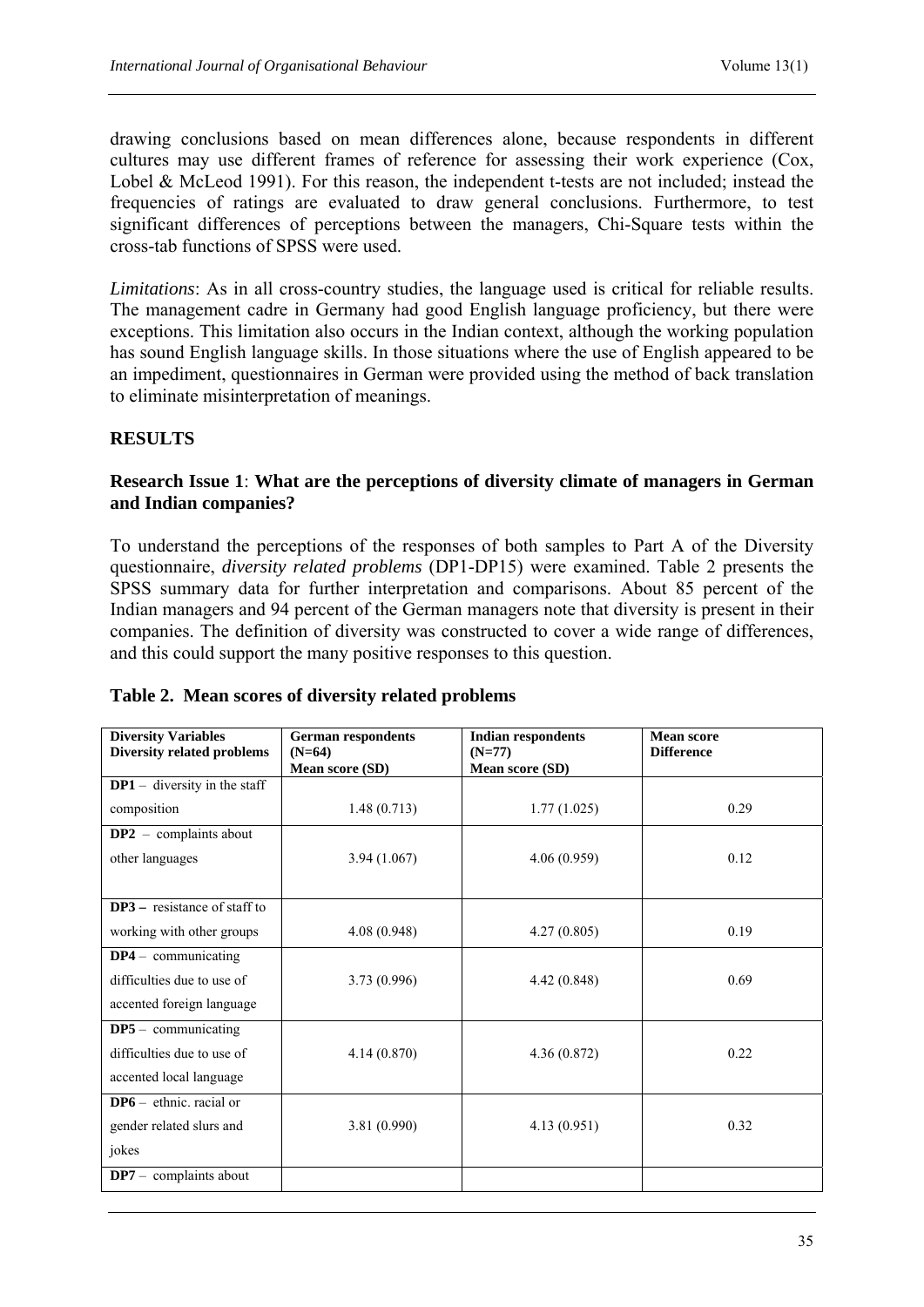| <b>Diversity Variables</b><br><b>Diversity related problems</b> | <b>German respondents</b><br><b>Indian respondents</b><br>$(N=64)$<br>$(N=77)$ |                 | <b>Mean score</b><br><b>Difference</b> |
|-----------------------------------------------------------------|--------------------------------------------------------------------------------|-----------------|----------------------------------------|
|                                                                 | Mean score (SD)                                                                | Mean score (SD) |                                        |
| promotion or pay related                                        | 4.22(0.826)                                                                    | 3.34(1.269)     | 0.88                                   |
| discrimination                                                  |                                                                                |                 |                                        |
| <b>DP8</b> – lack of social                                     |                                                                                |                 |                                        |
| interactions between diverse                                    | 3.63(1.000)                                                                    | 3.58(1.068)     | 0.05                                   |
| groups                                                          |                                                                                |                 |                                        |
| $DP9 - increase of$                                             |                                                                                |                 |                                        |
| grievances from members of                                      | 4.31 (0.889)                                                                   | 3.77(1.111)     | 0.54                                   |
| non mainstream groups                                           |                                                                                |                 |                                        |
| $DP10 -$ difficulties in                                        |                                                                                |                 |                                        |
| recruiting and retaining                                        | 4.00(0.836)                                                                    | 3.95(0.902)     | 0.05                                   |
| members of diverse groups                                       |                                                                                |                 |                                        |
| $DP11$ – open conflicts                                         |                                                                                |                 |                                        |
| between diverse groups or                                       | 4.38(0.845)                                                                    | 4.14(1.022)     | 0.24                                   |
| individuals                                                     |                                                                                |                 |                                        |
| $DP12$ – productivity                                           |                                                                                |                 |                                        |
| problems due to                                                 | 3.72(0.951)                                                                    | 3.79(1.004)     | 0.07                                   |
| misunderstanding of                                             |                                                                                |                 |                                        |
| directions                                                      |                                                                                |                 |                                        |
| $DP13$ – exclusion of people                                    |                                                                                |                 |                                        |
| who are different from                                          | 4.42(0.851)                                                                    | 4.22(0.821)     | 0.20                                   |
| others                                                          |                                                                                |                 |                                        |
| $DP14 - barriers$ in                                            |                                                                                |                 |                                        |
| promotions for diverse                                          | 4.39 (0.809)                                                                   | 4.16(0.947)     | 0.23                                   |
| employees                                                       |                                                                                |                 |                                        |
| $DP15 -$ frustrations                                           |                                                                                |                 |                                        |
| resulting from cultural                                         | 4.02(0.951)                                                                    | 4.22(0.821)     | 0.20                                   |
| differences                                                     |                                                                                |                 |                                        |
| Aggregate means of all                                          | 3.88                                                                           | 3.88            |                                        |
| variables                                                       |                                                                                |                 |                                        |

Source: Palmke 2007

**Perceptions of Indian managers:** In table 2, the Indian managers state that languages spoken or used at workplaces do not lead to difficulties in the communication process (see questions DP2, DP4 and DP5,  $x > 4.0$ ), despite the linguistic variety of the Indian workforce. About 72 percent of managers indicate that *productivity problems* (DP12) based on language deficiency do not arise, supporting the notion about the language proficiency of their employees.

The majority of the Indian managers (83 percent) do not experience *resistance of staff to work in or with other groups* (DP3:  $x = 4.27$ ) and a vast proportion of them (79 percent) consider *open conflicts between individuals or groups from diverse groups* (DP11: x = 4.14) as non-existent. Likewise, they are convinced about their company's principles of treating people equally and strongly negate *exclusions of diverse people* (DP13: x = 4.22) and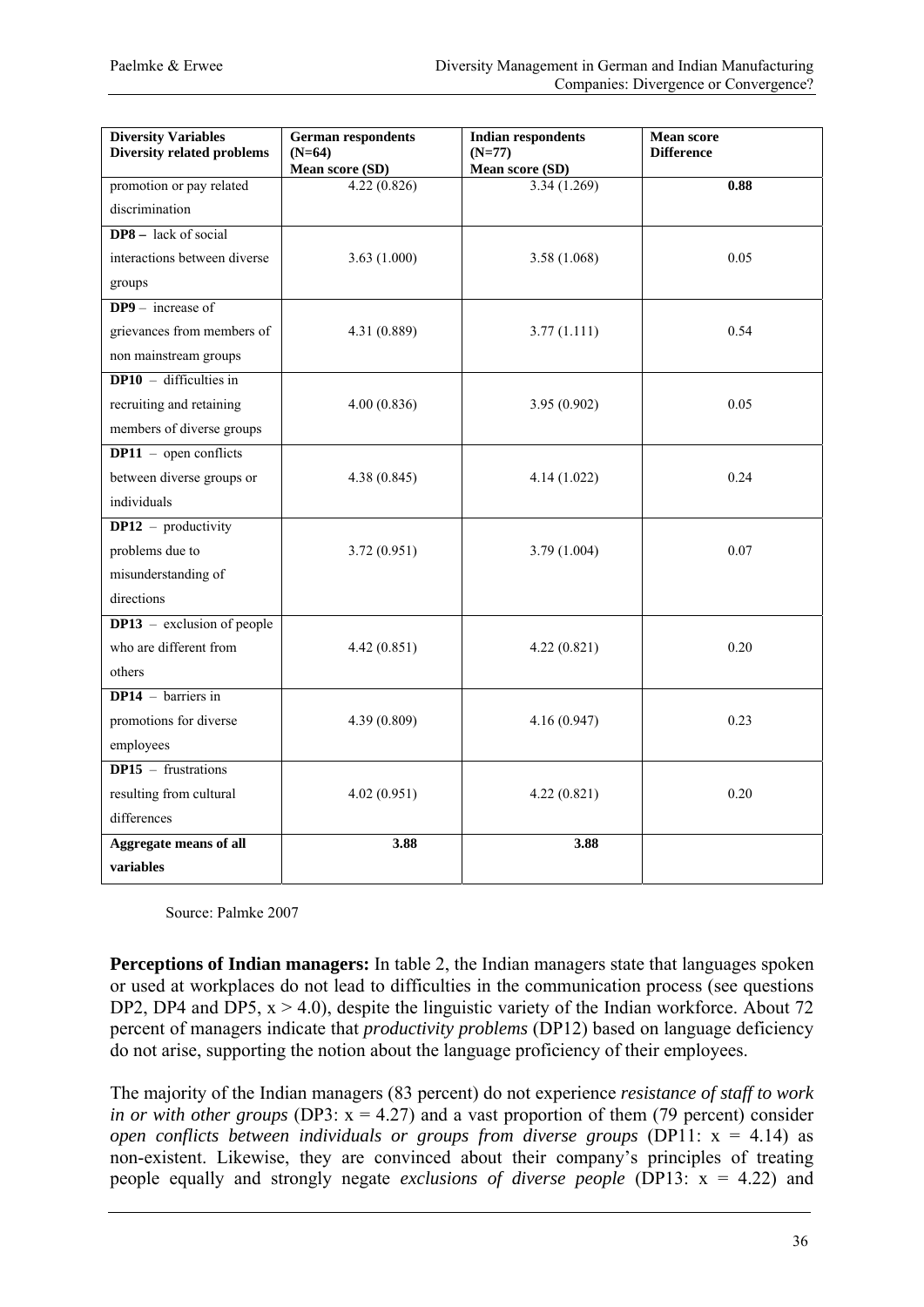existence of any *barriers for their promotions* (DP14: x = 4.16). Yet, their ratings to complaints about *discrimination in promotion* practices (DP7) and *grievances of nonmainstream groups* (DP9) are lower (DP7:  $x = 3.34$ ; DP9:  $x = 3.77$ ).

Managers are also not often confronted with complaints about *ethnic or gender related jokes* (DP6). Furthermore diversity does not appear to be a constraint when it comes to *recruitment and retention of employees* (DP10) and differences in culture seem not to conjure any form of *frustrations among employees* (DP15).

**Perceptions of German managers:** While almost all (94 percent) German managers recognize workforce diversity, they do seem to realise some language based constraints as a relatively low score exists for DP12 relating to productivity problems due to misunderstanding of instructions. However, respondents tend to refer primarily to the blue collared or shop floor workers, and migrant workers in Germany often are blue-collared.

Bantering or joking about ethnicity, race or gender are not perceived as problems. A majority (81 percent) indicates that working groups containing people of different origin and gender does not provoke resistance or reservations among group members. They tend to believe that differing cultural backgrounds neither cause frustrations nor lead to the exclusion of minorities from the mainstream (DP13- *exclusions of diverse people*. x = 4.42. and DP15 *frustrations among employees from cultural differences* x = 4.02; DP9 - *grievances of nonmainstream groups* x = 4.31; 84 percent) or to *open conflicts among diverse groups* (DP11 x  $= 4.38$ ; 90 percent).

German managers recognise that their company practices are governed by egalitarian principles of fairness and equal opportunities to all employees. Nearly 86 percent of the managers mention that career development is open for all, whereas 84 percent of them refer to unbiased pay and promotion practices for all employees in the organisation *(* see *complaints concerning pay and promotion related discrimination* DP7; x = 4.22; *promotion barriers* DP14;  $x = 4.39$ ).

# **Research Issue 2: What are the differences in perceptions of the diversity climate among German and Indian managers?**

To understand the perceptual differences between the two samples regarding the diversity climate, the rating frequencies of the three possible options in Part C of the Diversity questionnaire—*diversity management status*—were analysed. In this section the assumption is that of a null hypothesis, that is, there is no difference between German and Indian samples on the diversity survey and the following null hypothesis is formulated.

# H30 *There are no significant differences in perceptions of diversity climate among German and Indian managers.*

It is likely that the preceding section conveys a coherence of perceptions among German and Indian managers. Several means, values and frequency scores of the responses to problems related to diversity (Part A) fall within a narrow bandwidth. Also the Chi Square values for all variables (in diversity questionnaire Parts A and C) are below the critical values for the given degrees of freedom indicating that *there are no significant differences in perceptions of*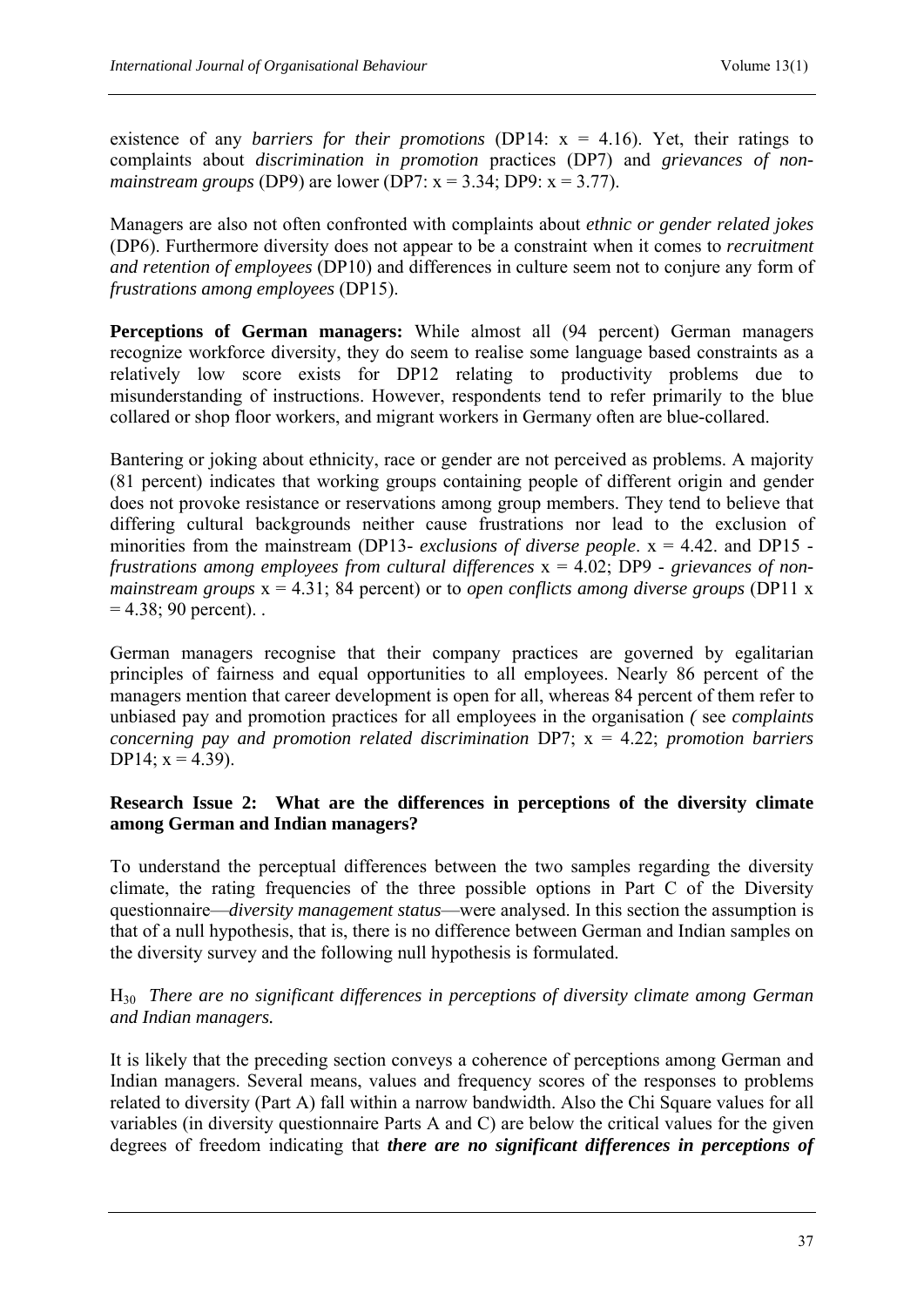*diversity climate*. An extract of the Chi square values for the variables discussed below is presented in table 3.

|  | Table 3. Extract of the results of computed Chi-Square test |  |  |  |  |  |  |  |
|--|-------------------------------------------------------------|--|--|--|--|--|--|--|
|--|-------------------------------------------------------------|--|--|--|--|--|--|--|

| <b>Diversity Variables</b>                                                   | Chi-square<br>-computed- | Chi-square<br>-critical- | df             | Asymp.Sig<br>2-sided |
|------------------------------------------------------------------------------|--------------------------|--------------------------|----------------|----------------------|
| <b>Diversity related problems</b>                                            | $X^2$                    | $X^2$                    |                |                      |
| <b>DP4</b> – communicating difficulties                                      |                          |                          |                |                      |
| due to use of accented foreign                                               | 13.917                   | 16.919                   | 9              | 0.125                |
| language                                                                     |                          |                          |                |                      |
| $DP7$ – complaints about promotion<br>or pay related discrimination          | 12.899                   | 21.026                   | 12             | 0.376                |
| <b>DP9</b> – increase of grievances from<br>members of non mainstream groups | 6.638                    | 21.026                   | 12             | 0.881                |
| $DP12$ – productivity problems due to<br>misunderstanding of directions      | 7.017                    | 16.919                   | 9              | 0.635                |
| Diversity management status                                                  |                          |                          |                |                      |
| $DS1 -$ dress codes                                                          | 1.654                    | 9.488                    | $\overline{4}$ | 0.799                |
| <b>DS3</b> – flexibility of company norms                                    | 8.355                    | 9.488                    | $\overline{4}$ | 0.079                |
| <b>DS10</b> – accountability of managers                                     | 4.945                    | 9.488                    | $\overline{4}$ | 0.293                |

\*p  $\leq$  0.05 p  $\leq$  0.01 none of the computed values are significant, hence no \* or \*\* Source: Palmke 2007

Even with this, the study detects some trends which need to be understood and explained. For example, in the previous section it was asked to what extent managers acknowledge complaints and grievances (DP7) from diverse groups. Although a majority of both groups report complaints about discrimination as '*not really present'* or '*not at all present',* there is some variation in terms of their degree of acceptance (German 84 percent, versus Indian 53 percent). This perceptual disparity is confirmed when noting the perceptions of the '*present everywhere'* or '*present to certain extent'* scores of the respective groups. About five percent of the German managers seem to register such complaints, while more than 35 percent on the Indian side encounter cases of discrimination. Perceptual differences can also be noted while reviewing the scores for grievances from non-mainstream members (DP9) in Part A. The responses to diversity management status in Part C help to identify more discrepancies.

### **Trends in perceptions relating to diversity management status**

Part C of the Diversity questionnaire pertains to the diversity management status of the companies and uses a nominal scale. Comparing only the means of the responses would be inappropriate to identify differences. The respondents merely mark their best choice and do not express their degree of consent as in the previous sections. The three statements are numbered in an order so that the highest number also depicts the highest diversity awareness. Or, a respondent marking the third statement for all the 11 frames recognizes the management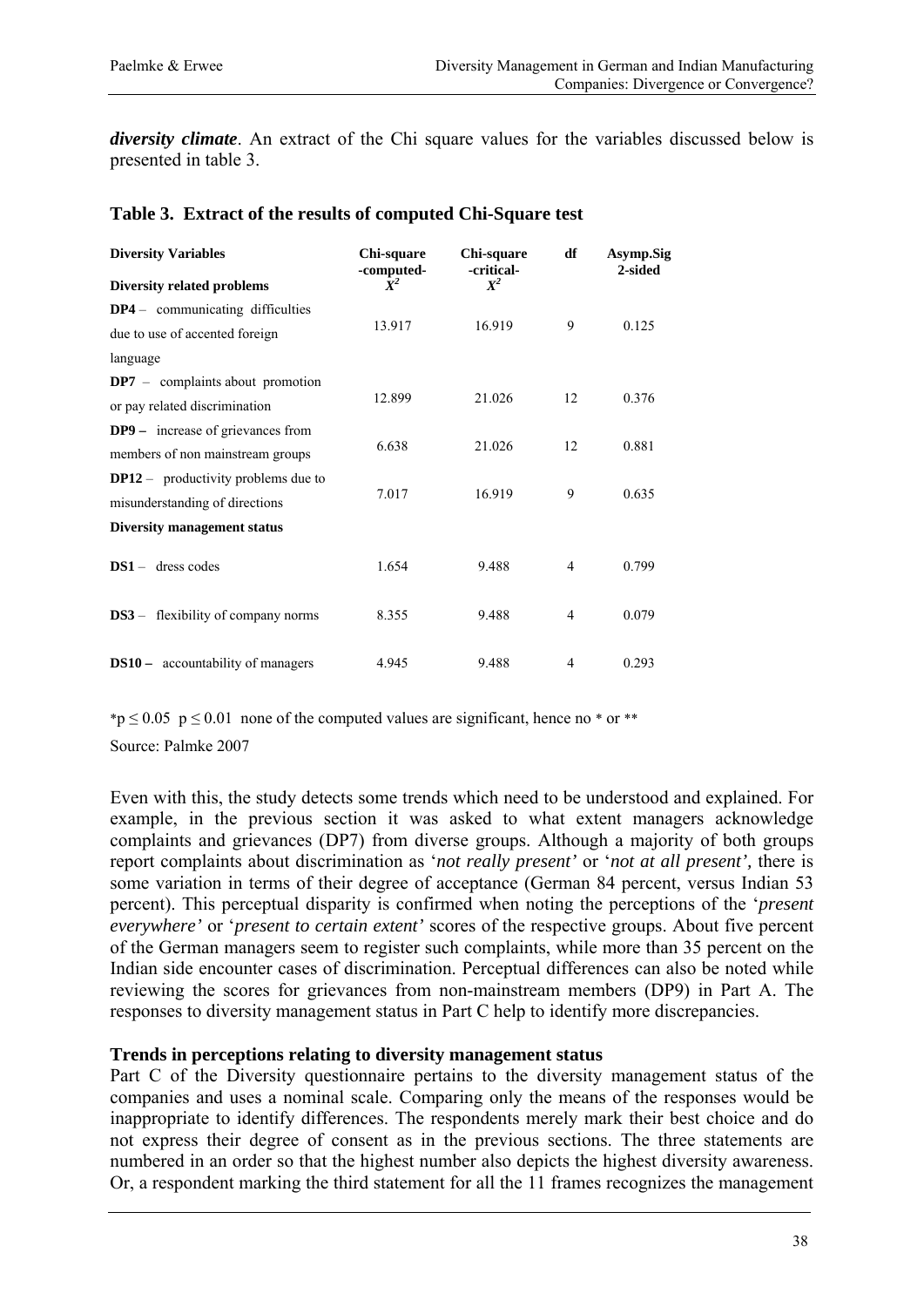practices of his or her company as most pertinent to diversity awareness. In other words, a specific relationship between the choices and diversity management status is designed in the questionnaire. So referring to the distribution pattern was a more reliable approach to ascertain differences of perceptions. Table 4 displays the distribution pattern of eleven variables (DS1 – DS11) related to diversity management status.

### **Table 4. Frequencies of diversity management status**

| <b>Diversity Variables</b>                 |                           | German respondents (N=64) |                           | Indian respondents $(N=77)$ |                 |                    |  |
|--------------------------------------------|---------------------------|---------------------------|---------------------------|-----------------------------|-----------------|--------------------|--|
| <b>Diversity Management Status</b>         | Option 1<br>$\frac{9}{6}$ | Option 2<br>(%)           | Option 3<br>$\frac{9}{6}$ | Option 1<br>(%)             | Option 2<br>(%) | Option 3<br>$($ %) |  |
| $DS1 -$ dress codes                        | 14.1                      | 54.7                      | 31.3                      | 49.4                        | 40.3            | 10.4               |  |
| $DS2 - family$ and parental issues         | 10.9                      | 57.8                      | 3.3                       | 22.1                        | 51.9            | 26.0               |  |
| <b>DS3</b> – flexibility of company norms  | 23.4                      | 32.8                      | 43.8                      | 46.8                        | 33.8            | 19.5               |  |
| <b>DS4</b> – meeting EEO guidelines        | 4.7                       | 59.4                      | 35.9                      | 7.8                         | 64.9            | 27.0               |  |
| $DS5$ – management priority                | 23.4                      | 12.5                      | 64.1                      | 28.6                        | 16.9            | 54.5               |  |
| $DS6$ – people's attitude to diversity     | 7.8                       | 79.7                      | 12.5                      | 28.6                        | 37.7            | 33.8               |  |
| $DS7 -$ diversity in all staff levels      | 9.4                       | 29.7                      | 60.9                      | 14.3                        | 23.4            | 62.3               |  |
| <b>DS8</b> – diversity training programmes | 25.0                      | 67.2                      | 7.8                       | 42.9                        | 44.2            | 13.0               |  |
| $DS9$ – accountability of managers         | 75.0                      | X                         | 25.0                      | 67.5                        | 7.8             | 24.7               |  |
| $DS10 -$ accountability of managers        | 12.5                      | 25.0                      | 62.5                      | 22.1                        | 31.2            | 46.8               |  |
| $DS11$ – religious affiliation.            | X                         | 9.4                       | 90.6                      | 1.3                         | 14.3            | 84.4               |  |
| conservatism and uniqueness                |                           |                           |                           |                             |                 |                    |  |

Source: Palmke 2007

In Table 4, almost half of the Indian respondents (49.4 percent) confirm that there is a standard way of dressing in their company (*dress codes* - DS1), whereas just 14 percent of German managers think so. Nearly a third of German managers feel that people are free to wear varieties of dress at work, while very few (10 percent) Indian counterparts observe this. Despite these differences, caution needs to be exercised as the questionnaire does not differentiate between office staff and shop floor workers.

Responses to the *flexibility of the company norms* (DS3) to accommodate diversity needs also differ. Effective diversity management means keeping company norms flexible. For 43 percent of the German managers their norms are flexible enough to address all employee concerns. Indian managers do not endorse this and 46 percent regard norms as rigid and believe that their companies demand newcomers adapt to the existing norms.

An overall consensus about upholding and fulfilling the EEO guidelines exists among all managers (DS4). When we turn to the responsibility of managing diversity (DS5), the majority of managers recognize this as a part of every manager's tasks and duties. Under this precondition, there is a propensity to predict that people in both countries value and cultivate diversity. However, only 12 percent of the German managers associate the aforementioned status with a highly developed diversity awareness of their staff, namely that they value and cultivate diversity (DS6). Most of the German managers (79 percent) attribute this situation to the willingness of their staff merely to tolerate differences.

Indian managers seem to perceive their status more pragmatically (see Table 4). Over a third of all managers express their belief that diversity is valued and cultivated in their organisations. About 37 percent believe that this is due to the efforts of the people to tolerate and accommodate needs of diverse groups. The remaining 29 percent overtly concede that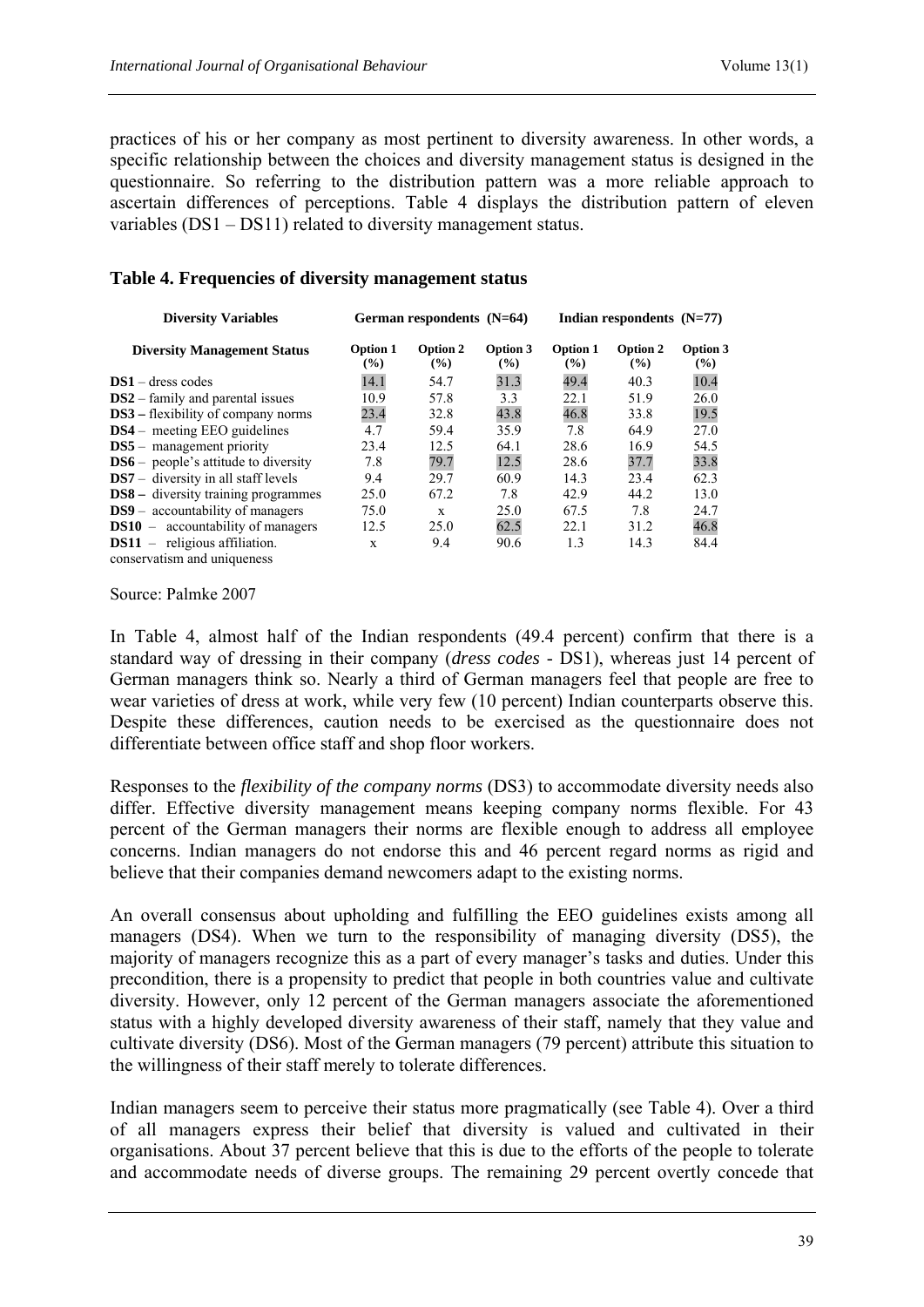people deliberately downplay and ignore human heterogeneity. In comparison, a small percentage of the German respondents agree that people deliberately downplay and ignore human heterogeneity or think that that they are not so different.

Turning to training programs (DS8), its purpose is also perceived differently by the two groups. Indian companies seem to have an ethnocentric orientation as about 43 percent of the managers feel that their training programs are designed to teach company culture and values. This conservative approach is shared only by 25 percent of the German managers. Also, there is a large perceptual gap among Indian and German managers who feel that their training programs focus on building competence of diverse staff. Another striking finding is to what extent training helps effective communication across gender and cultural barriers.

Only about 8 percent of the German managers and 13 percent of the Indian managers attribute effective communication across gender and cultural barriers as the purpose of their training programs. The importance of communication in an organisational context seems to be underestimated by a majority of the respondents. And, finally, there seems to be differences in perceptions about accountabilities of managers. Though both groups identify building productive teams with diverse staff as a core responsibility of managers, their degree of recognition differs strongly. Another trend can be seen in the accountabilities of managers for diversity related practices (DS10). Even though the discrepancy is not as large as in the previous issue, almost two thirds of the Germans surveyed express that their company expects them to build productive work teams with diverse staff. Less than half of the Indian managers feel that they are held accountable for such diversity promoting practices.

### **Trends in perceptions about diversity related problems**

In many cases, the frequencies of the five rating categories vary considerably between the two groups and referring to these figures discloses some subtle perceptual differences that do not surface through the statistical means alone. A good example is DP12 – *productivity problems*. About 30 percent of the German managers have a '*neutral'* opinion, while only 11 percent of the Indian managers chose the neutral option. And while 72 percent of the Indian managers mark productivity problems as '*not really present'* or '*not at all present',* about 59 percent of German managers rate them so. Hence, to identify actual differences, besides the mean scores, the frequencies of ratings were also considered. Table 5 highlights the differences of rating frequencies *while indicating no significant differences based on Chi-square values*.

The responses of each set of managers are clustered into two groups (Group  $A = \text{?present}$ ) everywhere' to 'present to certain extent' and Group  $B =$  'not really present' to 'not at all present') to ensure proper use of Chi square test (Zikmund 2002).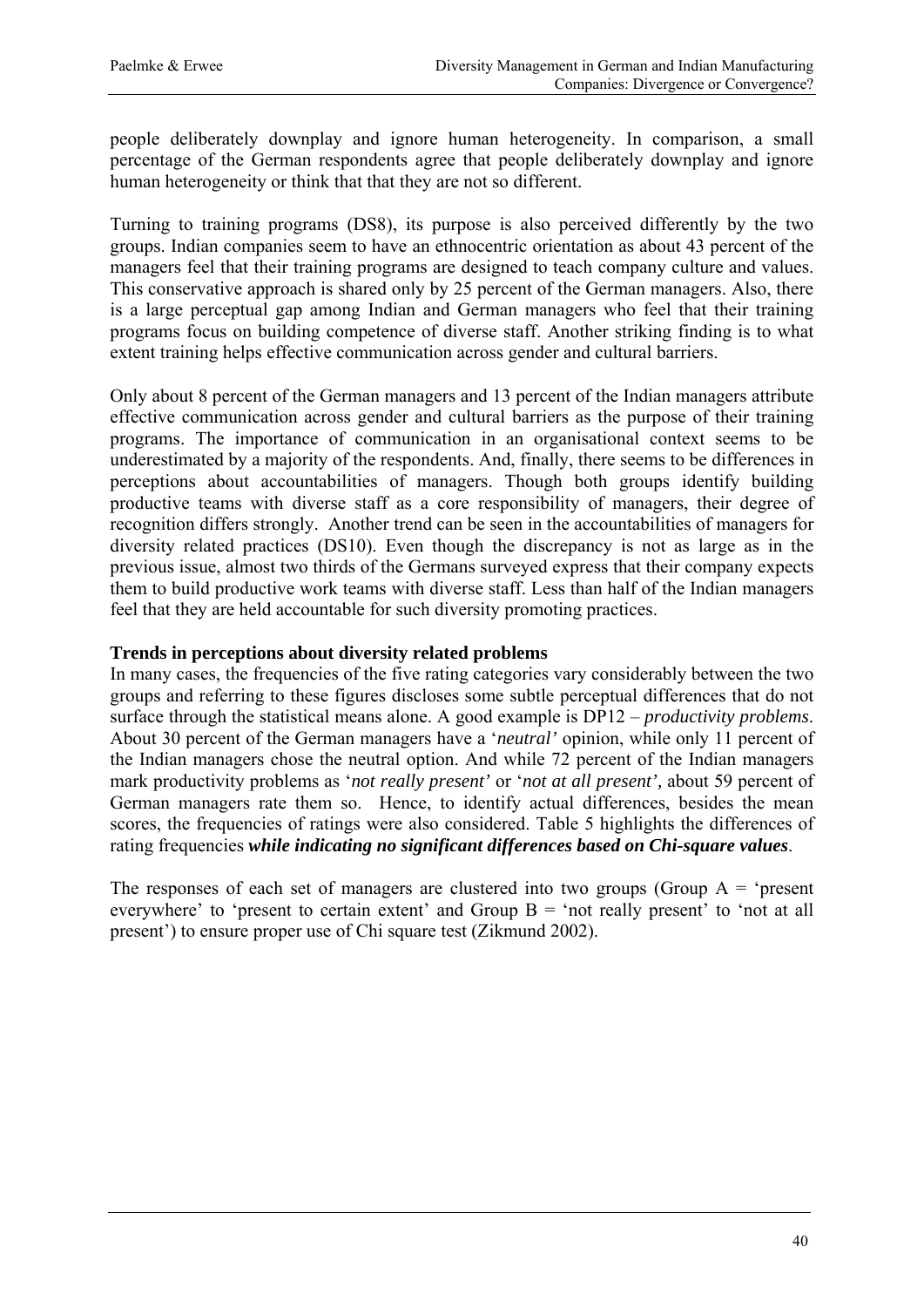**Diversity Variables** 

|                                                                                  | <b>German samples</b><br>$(N = 64)$ |                           | Indian samples<br>$(N=77)$ |                        | Chi<br><b>Square</b> | Asymp. Sig.<br>2-sided |  |
|----------------------------------------------------------------------------------|-------------------------------------|---------------------------|----------------------------|------------------------|----------------------|------------------------|--|
| Diversity related problems                                                       | Group A<br>$f(\%)$                  | <b>Group B</b><br>$f(\%)$ | Group A<br>$f(\%)$         | <b>Group B</b><br>f(%) | $X^2$ (df)           |                        |  |
| $DP4$ – communicating<br>difficulties due to use of<br>accented foreign language | 15.6                                | 65.6                      | 5.2                        | 87.1                   | 13.917(9)            | 0.125                  |  |
| $DP7 -$ complaints about<br>promotion or pay related<br>discrimination           | 4.7                                 | 84.4                      | 35.1                       | 53.3                   | 12.899(12)           | 0.376                  |  |
| $DP9$ – increase of grievances<br>from members of non<br>mainstream groups       | 6.3                                 | 84.4                      | 19.5                       | 67.6                   | 6.638(12)            | 0.881                  |  |
| $DP12$ – productivity problems<br>due to misunderstanding of<br>directions       | 10.9                                | 59.3                      | 16.9                       | 79.3                   | 7.017(9)             | 0.635                  |  |

#### **Table 5. Extract of rating frequencies and Chi-square values of diversity related problems**

\*p  $\leq$  0.05 \*\*p  $\leq$  0.01 - none of the Chi square values are significant. hence no \* or \*\*

Group  $\mathbf{A}$  = "present everywhere" to "present to certain extent"

Group  $\mathbf{B}$  = "not really present" to "not at all present"

Source: Palmke 2007

The productivity problems (DP12) may have various causes. Lack of proficiency in spoken and written language at workplaces is one personal factor. Indian and German managers perceive impacts of linguistic diversity (DP4) differently. They also have differences of opinion on complaints of discrimination (DP7) and grievances from non-mainstream groups (DP9). While about 85 percent of the German respondents denote the two issues as '*not really present'* or '*not at all present',* about 35 percent of their Indian peers articulate DP7 as '*present everywhere'* or '*present to certain extent'* and roughly 19 percent feel so relating to DP9.

The polar graphs in Figures 1 and 2 help to comprehend the differing profiles of the two research cohorts based on their rating frequencies. The profiles in Figures 1 and 2 are based on the frequencies in percentage. Figure 1 refers to negative ratings ('*not really present'* to *'not present at all'* and *'seldom'* to *'almost never'*) and Figure 2 refers to positive ratings ('*present everywhere'* to *'present to certain extent'* and *'almost always'"* to *'to a large extent'*) of Part A and Part B of the Diversity questionnaire.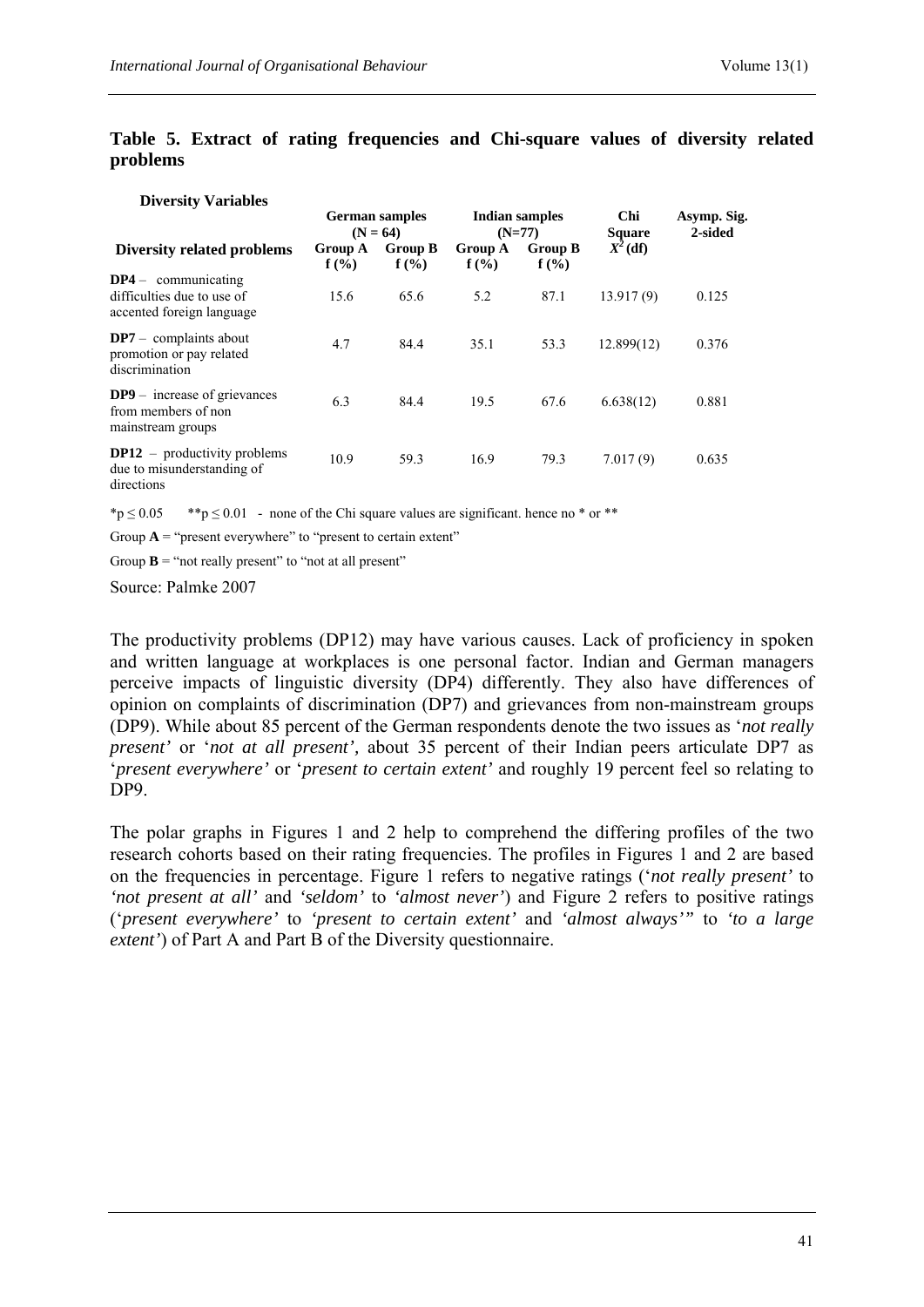

#### **Figure 1 Diversity profiles based on rating frequencies in (%) of negative ratings**

Source: Palmke 2007

One possible explanation for this response patterns (see Figure 1) could be the inadequate provisions in the sampled German companies for employees to lodge complaints against workplace discrimination. Such systems are more observed in Anglo-American organisations (Dessler 2002). While employee suggestion boxes are common, complaint boxes are seldom placed in German firms. Another reason may be embedded in the reluctance of migrant workers, more susceptible to discrimination, to complain about unfair treatment. In contrast, a much higher proportion of the Indian managers note *complaints of discriminations* and *grievances from non-mainstream groups* to be '*present everywhere'* or '*present to certain extent'* (see Figure 2) while very few German managers concede this*.* Nevertheless, proposing organisational cohesion in the German companies or workplace disharmony in the Indian companies based on these perceptual differences may be inappropriate and needs more research to draw meaningful conclusions.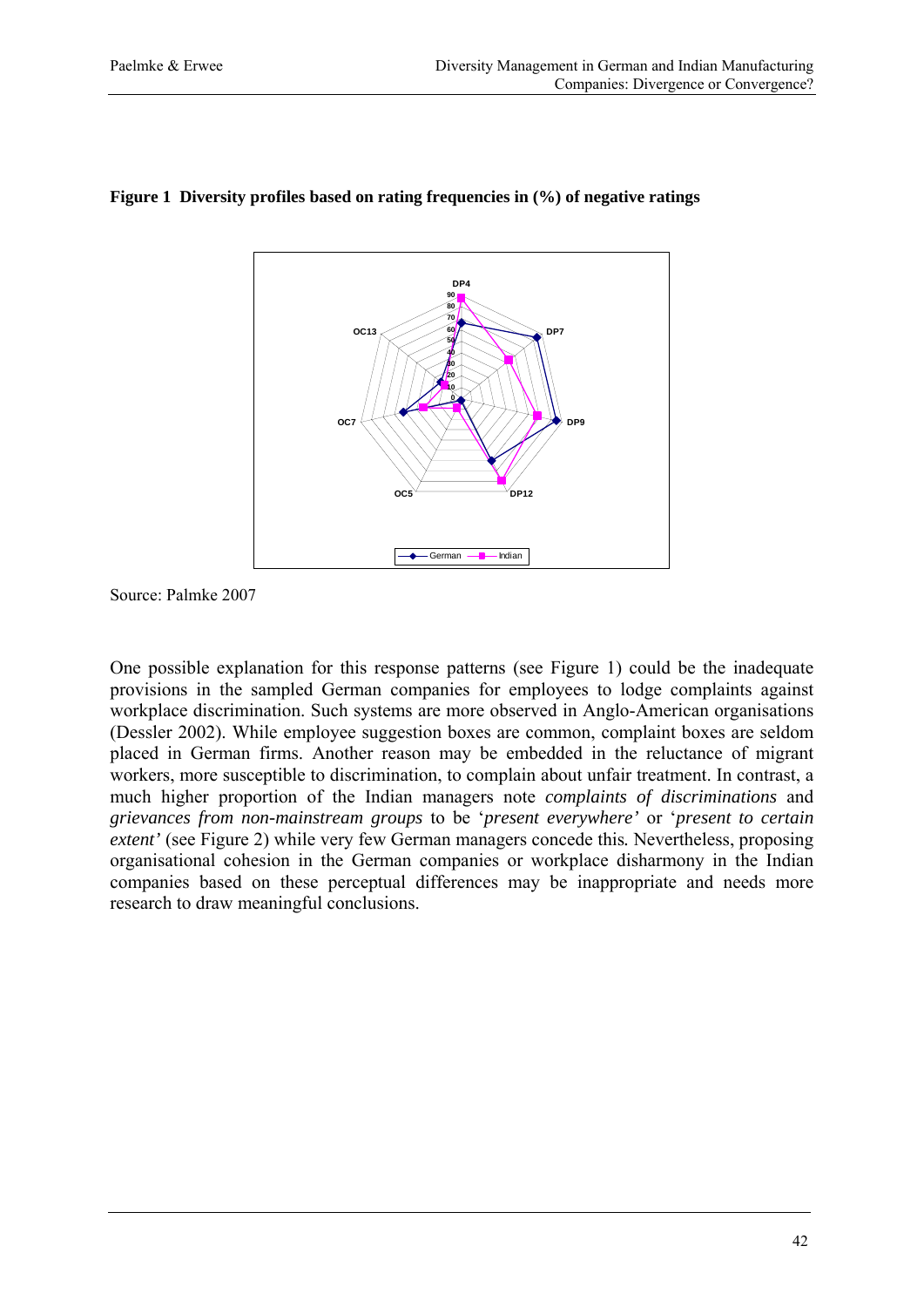

### **Figure 2 Diversity profiles based on rating frequencies in (%) of positive ratings**

Source: Palmke 2007

Table 6 exhibits the rating differences. Disparity of perceptions emerges in the responses to the dress codes (DS1). The analysis suggests that dress codes are more relevant in Indian companies (see Table 6), whereas very few German companies seem to prescribe dress codes (Option 1). The need for dress codes is seen mostly as a given for employees with client contacts. Although approximately half of the Indian sampled companies provide uniforms to their employees, clear trends amongst the Indian managers to permit informal or casual work dresses exist.

### **Table 6. Frequencies of diversity management status (Extract)**

| <b>Diversity Variables</b>                |                 | German respondents $(N=64)$ |          | Indian respondents $(N=77)$ |          |          |
|-------------------------------------------|-----------------|-----------------------------|----------|-----------------------------|----------|----------|
| <b>Diversity Management Status</b>        | <b>Option 1</b> | Option 2                    | Option 3 | <b>Option 1</b>             | Option 2 | Option 3 |
|                                           | $\frac{9}{6}$   | $\frac{9}{6}$               | $($ %)   | $\frac{9}{6}$               | $($ %)   | $($ %)   |
| $DS1 -$ dress codes                       | 14.1            | 54.7                        | 31.3     | 49.4                        | 40.3     | 10.4     |
| <b>DS3</b> – flexibility of company norms | 23.4            | 32.8                        | 43.8     | 46.8                        | 33.8     | 19.5     |
| $DS10 -$ accountability of managers       | 12.5            | 25.0                        | 62.5     | 22.1                        | 31.2     | 46.8     |

Source: Palmke 2007

The implications of the results are discussed in the next section.

# **DISCUSSION**

### **Research Issue 1: Perceptions of diversity climate in German and Indian companies**

The quantitative analysis shows that all sampled companies recognise diversity in one or another form and consider it as a normal state. The linguistic diversities in German companies seem to have more impact on work processes than in the multilingual Indian work environment. Further, managers in both countries report a low degree of social interactions between diverse members, but confirm cohesiveness in the workplace. Their opinions about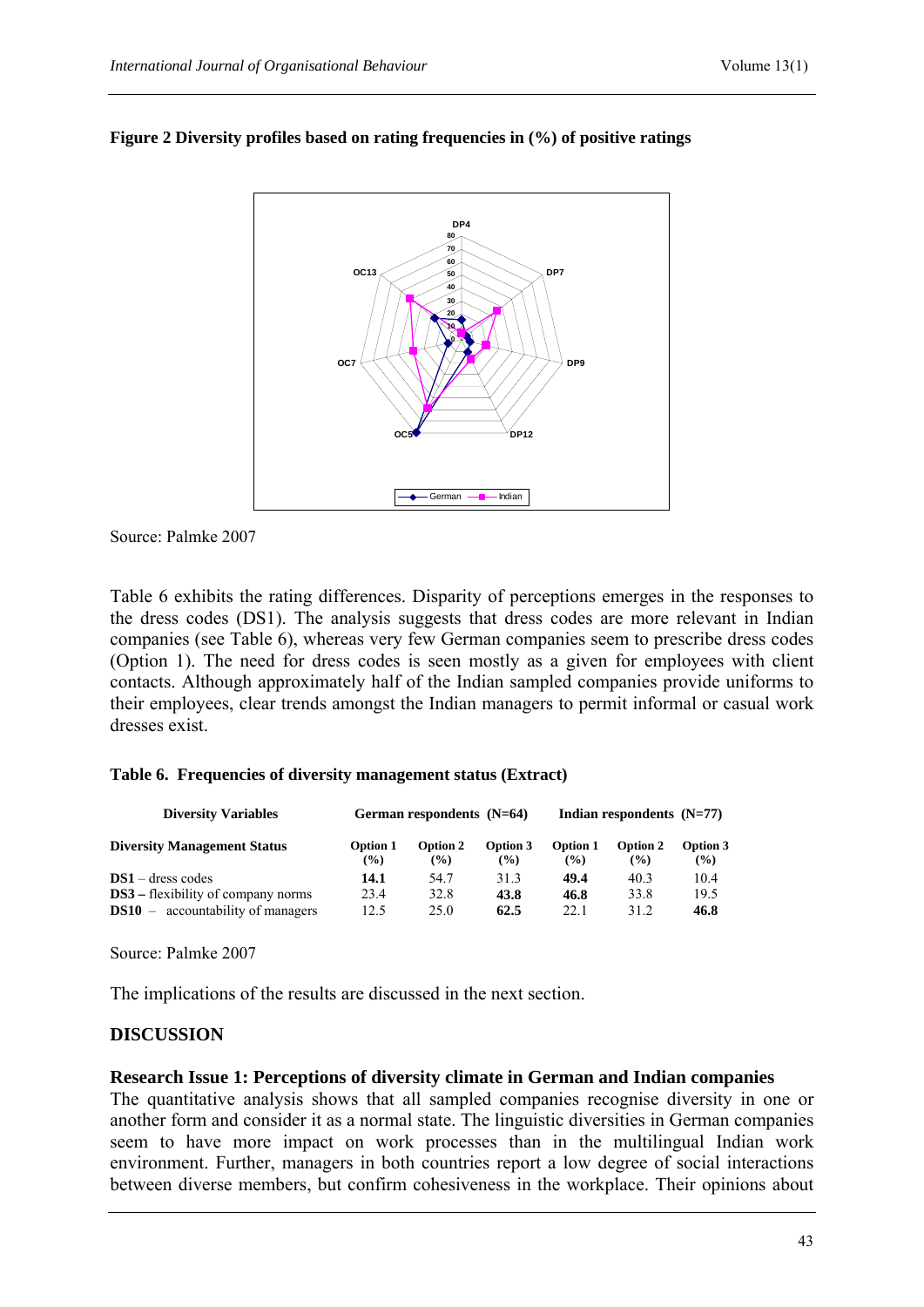diversity integrating HRM practices and their accountabilities for diversity related issues in their companies seem to be different and, in some cases, contradictory. The following paragraphs discuss the status quo of diversity and related problems while the details of perceptual differences among managers about organisational diversity will be addressed in the next research issue.

Impacts of language, suggested as a secondary diversity dimension (Kramar 2001 in Wiesener & Millett 2003) are perceived in different ways by Indian and German managers. The Indian high mean scores for three language related variables demonstrate linguistic versatility of Indian employees, even though over fifteen official languages, different in script and sound, exist. Yet in the Indian context, difficulties communicating with others at the workplace are rare (Dwivedi 2002; DeNisi & Griffin 2006). The situation in German companies is different. While the majority of the Indian managers clearly negate language based productivity problems, only half of the German managers do so. Instructions are often misconstrued and dissemination of job related information poses problems for supervisors and managers. One reason for this occurrence is the significant number of migrant workers, most of them blue-collared, originating from culturally and linguistically different geographic locations (Statistisches Bundesamt 2004). The general notion is that the subcultures established amongst the '*Ausländer'* prevent or impede them from learning German.

The majority of German and Indian managers believe that diversity does not restrict people from working together, nor does it provoke conflicts among diverse groups or individuals. A majority of the respondents deny the presence of systemic promotion barriers for diverse employees or their exclusion simultaneously and, therefore, confirm the integration of HR practices of their companies. HR practices with integrative perspectives assist organisations to attract and hire talent from diverse segments of the population (Kossek & Lobel 2001). They also substantially contribute to increased job satisfaction and support the continuity of the employment relationship (Nankervis et al. 2002; De Cieri & Dowling 1999; Bamber & Lansbury 1998). To a large extent the surveyed companies appear to be successful in recruiting and retaining members from diverse groups. Diversity-conscious HR policies are also designed to inculcate practices of tolerance and fairness to eliminate discriminating attitudes of the mainstream members. Perceptions of Indian and German managers seem to vary slightly in terms of the effectiveness of diversity practices. German managers are more often confronted with complaints about gender or race related joking and bantering than their Indian counterparts. The differences between German and Indian managers become more significant regarding pay and promotion related complaints and grievances from nonmainstream members. A partial explanation for this inconsistency of perception could be that the companies have well-established systems to manage overt discrimination complaints, but, concurrently, have seldom installed mechanisms to monitor concealed or latent discrimination. Discussions in the following research issue provide more insight about the perceptual differences of managers regarding diversity climates.

Finally, one needs to discuss the influences and consequences of cultural diversity. Some authors (Erwee 2003; Huo et al. 2002; Kramar 2001) focus on the positive influences of cultural diversity. In contrast Kochan and Bezrukova (2002) suggest that diversity in some cases may have detrimental effects on organisational performance. Asymmetries between organisational and national cultures can become impeding metaphors causing employee frustrations. The proposition in the current study is that organisational diversity in Germany is more complex as it encompasses opposite national cultures and is more difficult to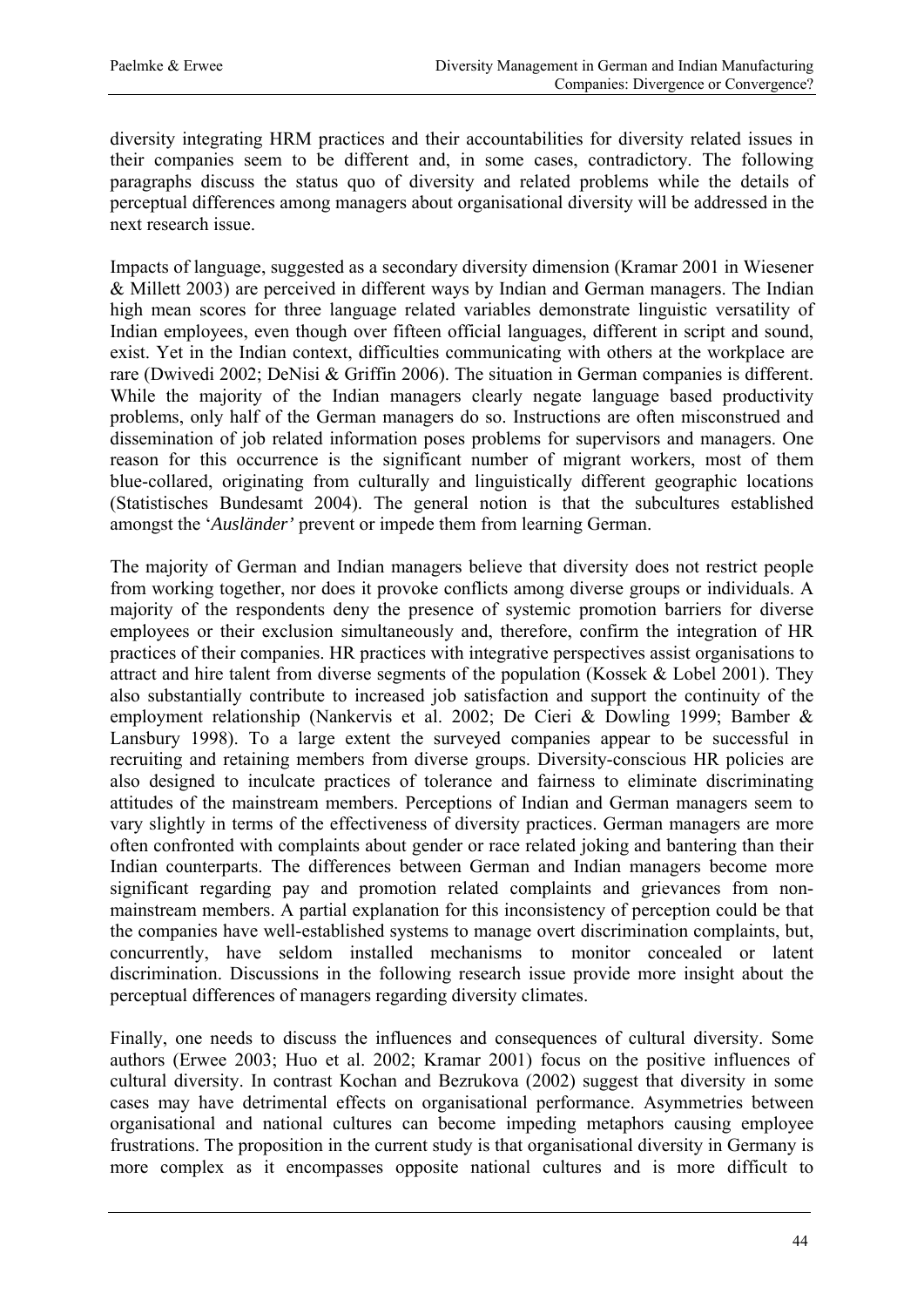accommodate. Even with this, a very large portion of the German managers perceive cultural diversity as not problematic and that employee attitudes do not lead to frustration or reservations among workers. This perception is also shared by the Indian managers, although in this context one needs to recall that the Indian diversity dimensions are confined mostly to one nation and, thus, is easier to manage. Indeed, these findings may tempt one to assume a harmonious coexistence at workplaces.

Yet, a major proportion of the managers feel that social interactions among diverse groups are inadequate. While the majority of managers emphasise the absence of conflicts among, frustrations about and exclusion of diverse groups, only half describe their employees as socially engaged. Probably the dichotomy can be explained as readiness of the employees to tolerate human differences in order to accommodate organisational and individual needs while at work, but simultaneously restrict social interactions beyond their work environment. This may be deliberate practices of individuals based on their subtle attitude of diversity aversion, or unintentional reluctance of people whose behaviours are strongly influenced by their national cultures.

# **Research Issue 2: Differences of perception of diversity climate among German and Indian managers**

Perceptual differences among German and Indian managers based on mean scores and Chi square values are not significant and, hence, the rejection of the null hypothesis is proposed (see Table 2). Further qualitative analyses highlighted several trends in the perceptions of managers regarding diversity status and diversity related problems in the sampled companies (see Tables 3 & 4). Although these differences are not of a strong and overt nature and therefore not manifested in quantitative measurements, subtle differences could be found using the rating frequencies. Differences relating to dress codes, flexibility and rigidity of company norms, and attitudes towards organisational change and team building will be discussed. Deducing perceptual differences based only on mean scores may lead to incorrect conclusions. The aggregate mean values of all fifteen diversity variables of German and Indian scores tend to be equal (see Table 2). This may be due to the method of calculation or an indication of diversity related perceptual congruence among Indian and German managers. Even so, assuming the diversity status in German and Indian companies to be identical would be an oversimplification of the survey analysis.

As organisations pursue global growth, interactions between socially and culturally diverse people increase, thus making diversity management an important strategic competence. Openness to change is a prerequisite of effective diversity management (see Erwee & Innes 1998; Johnson and Scholes 1999; Nankervis et al. 2002). For instance, managerial attitudes towards minorities and gender diversity influence the pace and scope of organisational change (Johnson & Scholes 1999; Senior 1997). This relationship between diversity and change awareness helps to identify differences in ways managers think. Other research (Kramar 2001; Kossek & Lobel 2001) also confirms the link between the change consciousness and diversity awareness of managers. In a diversity study conducted in Australia, the researchers use this correlation to explore the perspectives of managers on diversity management in Australian companies (Erwee & Innes 1998).

Hence, referring to the responses of the managers in this study to the three diversity linked variables, *openness to suggestions from all people in the company, reflection of how company*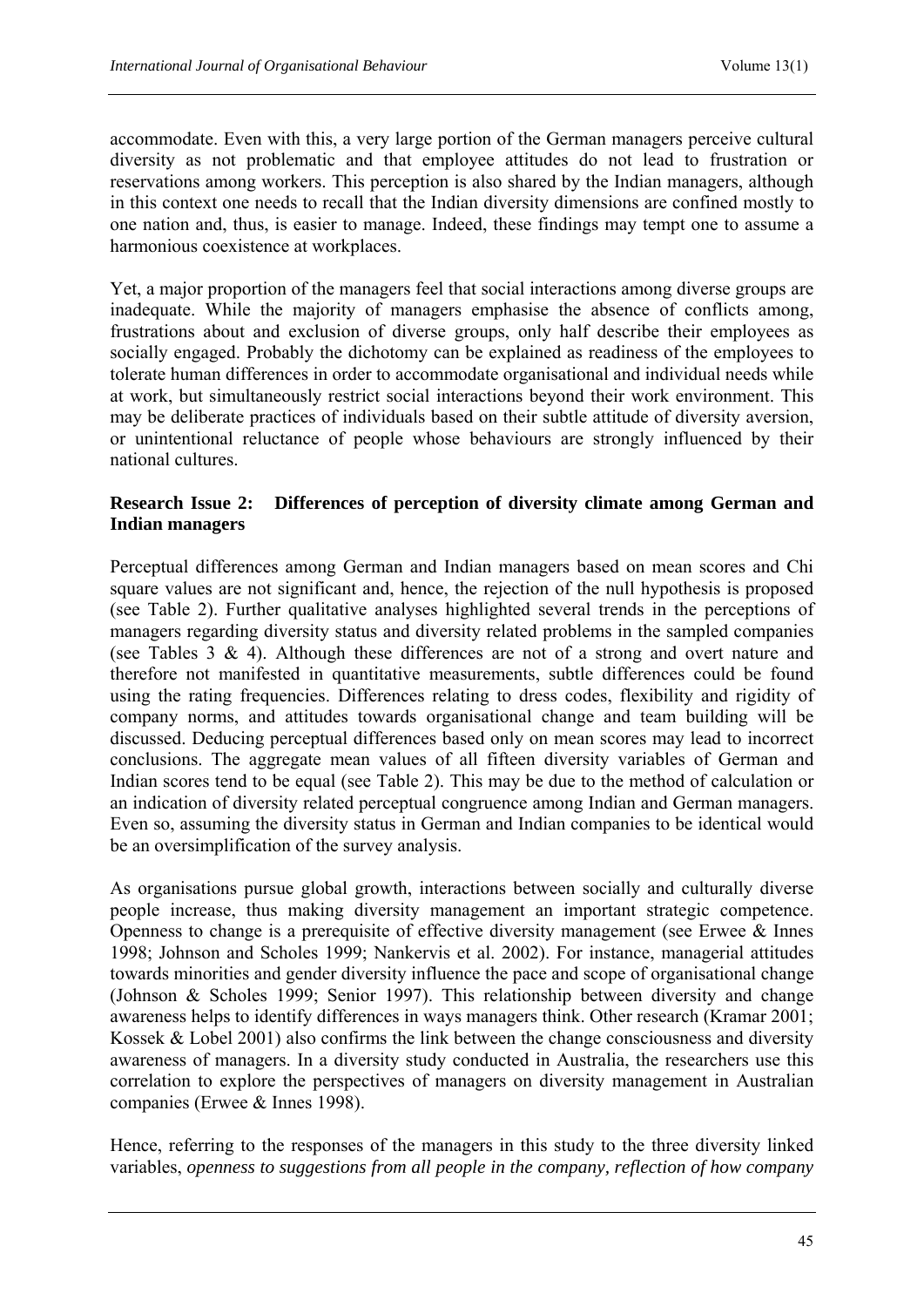*responds to new ideas* and *bringing about changes very easily* in Part B of the diversity questionnaire '*How open to change is your company?'* also reveals more perceptual differences of managers relating to diversity climates. While both groups *view change as an opportunity,* implementing changes in Indian companies is found to be easier. The Indian managers indicate that *bringing in changes easily* (see Figure 2) is possible in their companies, whereas a smaller proportion of the German managers have this perception. Such perceptions of managers may tempt one to propose that Indian companies are more flexible in terms of organisational changes. Even so, the proposition that the Indian companies would be more open to change becomes contentious while referring to the responses of German managers to their company's *openness to suggestions from all people in the company.*  Compared to the majority of the German managers, who depict their companies as being open to every employee's suggestions, a smaller percentage of the Indian managers feel likewise (see Figure 2). These findings lead to a 'German dilemma' of being more change conscious, but simultaneously encountering more difficulties in implementing changes and indicate some inconsistency in the rating patterns of the German managers.

Similar inconsistency can be interpreted for the Indian respondents when one considers the responses to *reflection of how company responds to new ideas.* Organisations in differing national cultures take different approaches to deal with new ideas and suggestions of employees (Von Glinow et al. 2002; Hofstede 1991). Such approaches could be traditional, conservative and aversive to organisational changes, or be accommodative and responsive to new ideas and perspectives. While noting that their companies bring in changes easily, about one third of the Indian managers (see Figure 2) feel that their companies have conservative approaches to new ideas, whereas over half of all German managers (see Figure 1) argue that their companies never take a conservative approach of 'we have always done it this way'. Since Indian culture is considered to be more traditional than the German culture (Hofstede 1991; Trompenaars & Hampden-Turner 1993), the perceptions of Indian managers seem to be inconsistent. This seems to be an inconsistency on the part of Indian respondents and can be viewed as an 'Indian dilemma'. Such perceptual differences found in this study are not documented in other research. On the other hand, it cannot be ignored that the consistent growth and development in emerging economies such as the Indian economy reflect their openness and flexibility to change.

Differences of perception exist not only about diversity related problems, but also in terms of diversity management status. However, inferring any form of diversity aversion in the Indian companies or ascribing higher diversity consciousness to the German companies based on this finding may be unsubstantiated since differentiation between shop floor employees and office staff is not provided in the questionnaires. Moreover, several organisations in the developed countries do not view dress codes for manufacturing personnel as a diversity promoting instrument but, rather, offer uniforms as a compensation benefit.

The results also show some perceptual differences in terms of organisational flexibility to the needs of diverse staff. The opinions of managers differ significantly here. A large proportion of the German managers consider the norms of their companies to be flexible enough to include all employees. In the diversity management context, this finding proposes that the sampled German companies acknowledge the diverse composition of their workforce and formulate company norms and procedures accordingly. Given the large proportion of foreign workers in German organisations, this policy is understandable and appropriate. The situation seems to be different in the sampled Indian companies because the new entrants are expected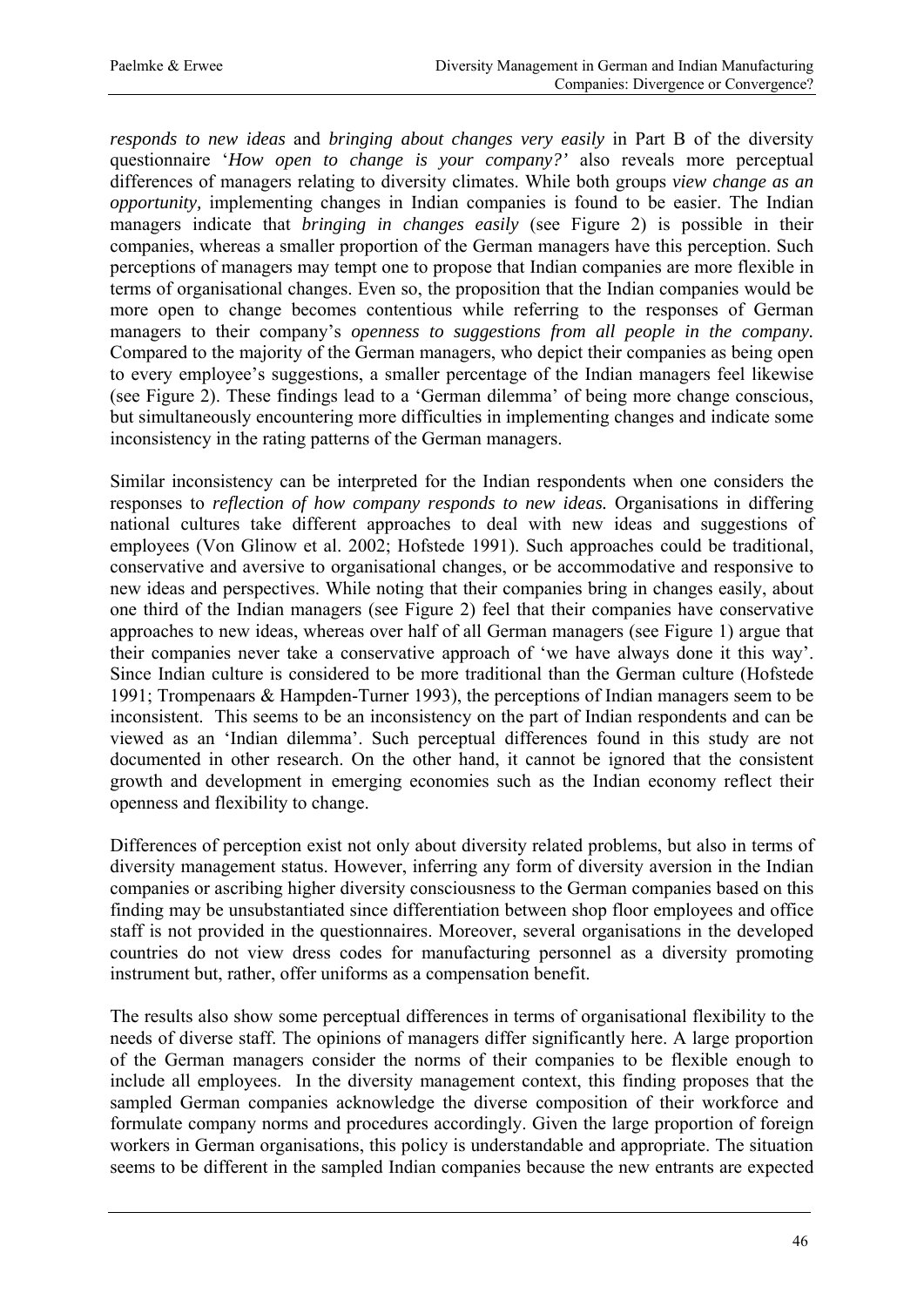to adapt to existing company norms. From a strategic HRM perspective, which incorporates diversity management policies, one could interpret a certain amount of rigidity in the HRM practices of the sampled Indian companies. Presumably, the versatility of the Indian employees permits such policies.

The flexibility of a company's norms indicates its openness to change and some research notes that the extent of organisational change is associated with the three evolutionary stages of diversity (Cox 1993; Erwee 2003). From this perspective, and based on the responses, one may place the German companies in this study at a higher evolutionary stage of diversity (non-discriminatory or multicultural) than the Indian companies.

A source of less difference between German and Indian managers can be noted in the accountabilities of managers for diversity related practices. Though both manager groups consider building productive teams with diverse employees as a core managerial responsibility, German managers appear to be more conscious about their accountability than their Indian peers and manifest this in their responses to diversity related practices. Almost two thirds of the German managers express that their company expects them to build productive work teams with diverse staff. A second interpretation would be that although the results reflect the strong focus of the companies on productivity, it does not necessarily emphasise the strategic importance of diversity management. Diverse work teams may merely be regarded as a productivity supporting instrument and not as the prime cause for the overall organisational effectiveness. The perceptual differences amongst the two manager groups are not large, but evident. A general proposition would be that there are qualitative trends indicating perceptual differences between German and Indian managers regarding the diversity climates in their companies, but this conclusion needs further research and more diversity specific information to adequately differentiate between these types of firms.

# **CONCLUSIONS AND RECOMMENDATIONS**

Research on organisational diversity in Germany and India is still in an embryonic stage. Viewed from such a perspective, this study helps to highlight the assumptions and beliefs of German and Indian managers about diversity and, in this way, contributes to knowledge. In general, diversity is viewed as not problematic by both groups, although their perceptions regarding diversity climate and diversity management competences of their companies diverge to a certain extent. Though it is possible to predict differences in diversity climates in German and Indian firms because of the cultural and societal dissimilarities, the study shows that these differences are of a subtle nature and not as deep-rooted as it may be assumed to be.

# **Implications for managerial practice**

The research also provides some new insights about managerial perceptions and attitudes towards organisational diversity. For instance, some outcomes of this research help to understand how flexible company norms are to accommodate diversity needs and to what extent diversity is valued or merely tolerated in the German and Indian companies. Furthermore there is a general consensus among managers about the lack of social interactions between diverse groups despite various diversity promoting norms and policies such as strict adherence to EEO guidelines while hiring people.

Human resource managers and general managers should not be complacent about the effectiveness of diversity practices. None of the sampled companies have installed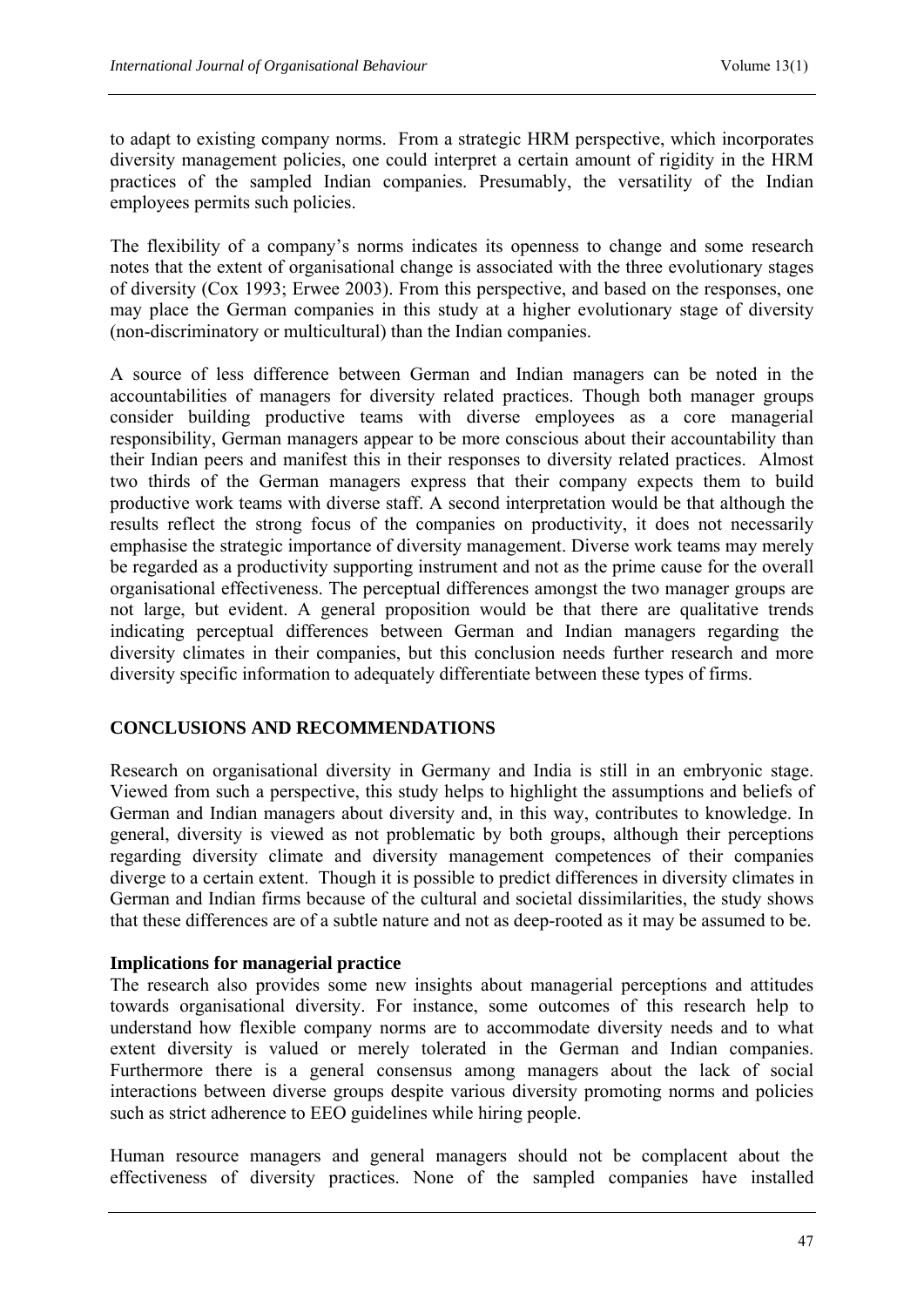departments or sections to manage diversity, and this is often a recommendation for international human resource management in many multinational companies. German and Indian companies who aspire to expand their businesses to other developed countries should investigate how to integrate diversity management with their other strategic human resource management objectives and policies.

### **Implications for theory**

The similarities found between Indian and German managers in terms of their perceptions of diversity management do not suggest the need to remodel existing strategic HRM or diversity models by other scholars (De Cieri & Dowling 1999; Dowling & Schuler 2002; Kramar 2001; Nankervis et. al 2002). However, the perspectives of Awbery (2007) that question current frameworks and proposes a relational re-conceptualization of diversity as horizontal, should be revisited.

Constructing a comprehensive model about diversity management requires a substantial amount of information relating to diversity in German and Indian organisations, not only regarding what diversity climates exist, but also about how they differ. For instance, in this study most of the companies were operating in private sectors and in manufacturing, whereas future research could be extended to public or state-owned enterprises or service industries. Though the questionnaires were reliable tools for cross-cultural research, they do not differentiate between white-collared and blue-collared employees. Hence, generalising the outcomes based on the perceptions of managers may be debatable.

# **REFERENCES**

- Awbrey, S 2007, 'The Dynamics of Vertical and Horizontal Diversity in Organization and Society', *Human Resource Development Review*, Vol. 6, No. 1, March 2007 pp 7-32.
- Bamber, G & Lansbury, R 1998, *'An introduction to international and comparative employment relations'* in *International and comparative employment relations,* eds. G Bamber & R Lansbury, Allen & Unwin, Australia, pp.1-33.
- Bennington, L & Mariappanadar, S 2001 '*Managing Diversity—An Asian and Pacific focus',*  in M Patrickson, M. & P O'Brien, J. Wiley, Brisbane.
- Bishop, B & McNamara, D 1998, *The Asia-Australia survey 1997-1998,* McMillan Education, South Melbourne.
- Braasch, S 2000, 'Expatriates in India: Culture-specific Leadership & its Potential', Indo-German Chamber of Commerce, Bombay.
- Breman, J 1999, 'Industrial labour in post-colonial India', *International Review of Social History,* vol. 44, no. 27, pp. 249-300.
- Brunstein, I 1995, *HRM in Western Europe,* de Gruyter, New York.
- Census 2001, 'Government of India- Census report 2001*',* Government Press, New Delhi.
- Cox, T 1991, 'The Multicultural Organisation', *Academy of Management Executive*, vol. 5, no.2, pp.34-47.
- Cox, T, Lobel, S & McLeod, P 1991, 'Effects of ethnic group cultural difference on cooperative vs. competitive behaviour on a group task', *Academy of Management Journal,* vol. 34, pp. 827- 47.
- Cox, T 1993, *Cultural Diversity in Organisations,* Berret-Kohler, San Francisco.
- Datt, R & Sundharam, KPM. 2004, *Indian Economy,* Chand &Company Ltd., New Delhi.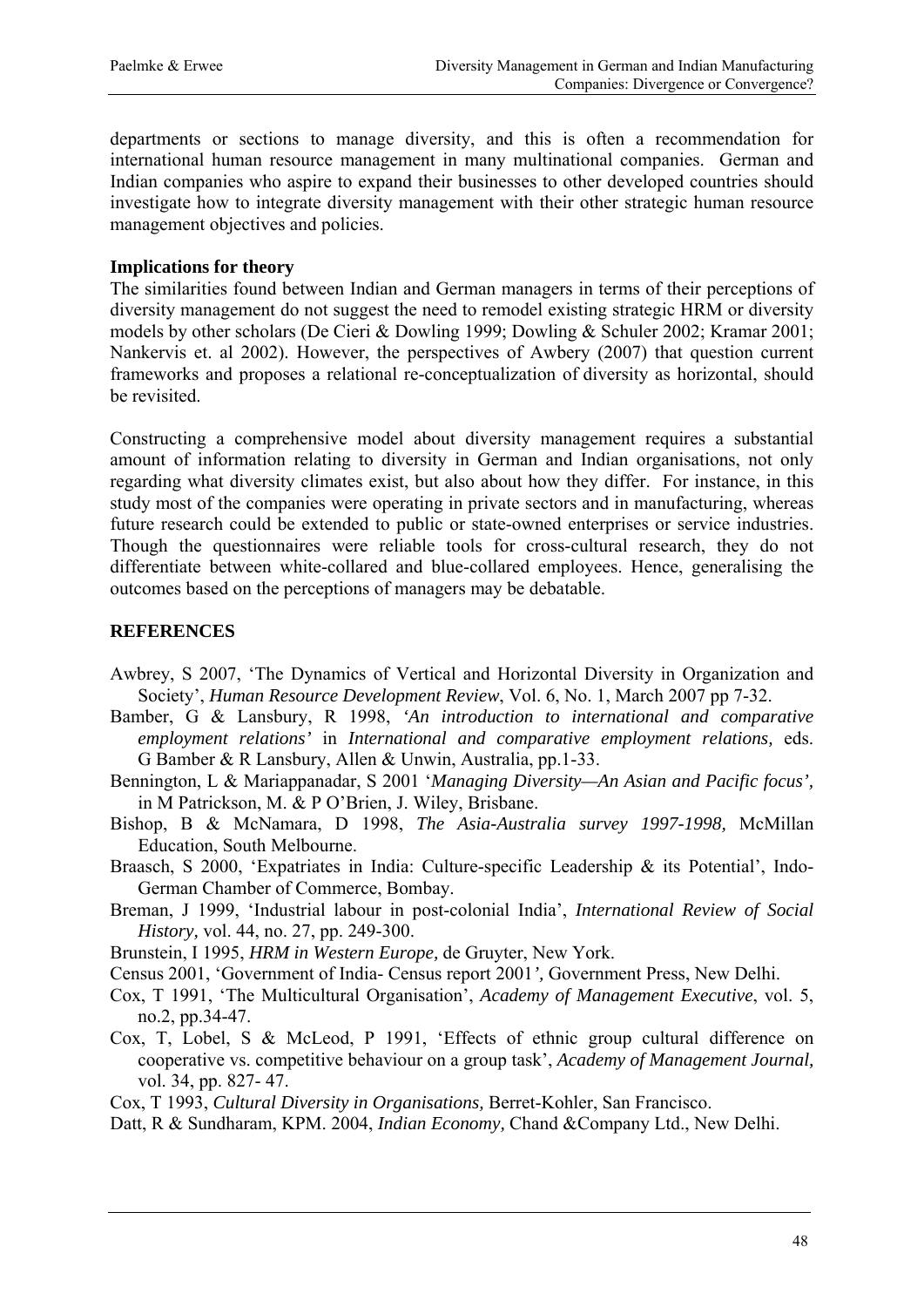- De Cieri, H & Dowling, P 1999, 'Strategic human resource management in multinational enterprises: Theoretical and empirical developments', in Wright et al. (eds.), *Research and theory in SHRM: Agenda for the 21st century,* Greenwich, CT, JAI Press.
- DeNisi, AS & Griffin, RW 2006, *Human Resource Management,* 2nd edn. Indian Adaptation, Biztantra, Himal Impressions, New Delhi.
- Dessler, G 2000, *Human Resource Management*, 8<sup>th</sup> edn., Pearson Education, Asia, Singapore.
- D'Netto, B, Smith, D & Da Gama Pinto, C 2000, 'Diversity Management: Benefits, Challenges and Strategies', *Proceedings of the 21st century business: Delivering the diversity difference dividend conference,* Department of Immigration and Multicultural Affairs, Commonwealth of Australia, CD ROM 1-80, Melbourne 11-12 November.
- Dowling, PJ, Welch, DE & Schuler, RS 2002, *International Human Resource Management— Managing People in a Multinational context*, 3<sup>rd</sup> edn., Thomson Learning, Singapore.
- Dwivedi, RS 2002, *Managing Human Resources-Industrial Relations in Indian Enterprises,*  Galgotia Publishing Company, New Delhi.
- Erwee, R & Innes, P 1998, 'Diversity management in Australian companies: compliance or conviction?', ANZAM conference, Adelaide, December.
- Erwee, R, Palamara, A & Maguire, B 2000, 'The process of designing self-assessment strategy for diversity management' in R Dunford (ed), *The leap ahead: Managing for new Millennium,* Proceedings of Australian and New Zealand Academy of Management, Macquarie Graduate School of Management, CD ROM: pl-10. Sydney, 4-6 December.
- Erwee, R 2003, 'Integrating Diversity Management Initiatives with SHRM*'* in R Wiesner & B Millett (eds) *Human Resource Management: Contemporary Challenges and Future Directions,* John Wiley, Australia.
- Ganesan, A 1997, 'Interview with Christian Aid Researcher', *Human Rights Watch*, vol.12 April, pp. 14-16.
- Geringer, JM, Frayne, A & Milliman, JF 2002, 'In search of best practices in international human resource management: Research design and methodology', *Asia Pacific Journal of Human Resources,* Sage Publications on behalf of the Australian Human Resources Institute, vol. 40, no. 1, pp. 9-37.
- Gopinath, C 1998, 'Alternative approaches to indigenous management in India', *Management International Review*, vol. 38, no. 3, pp. 257-75.
- Government of India 2005, *Economic survey of India 2005-2006,* Jain Book Agency New Delhi.
- Government Press 2000, *"Tatsachen über Deutschland 2000",* Societäts Verlag, Frankfiurt/M.
- Guba, EG & Lincoln, YS 1994, *Competing paradigms in qualitative research–Handbook of Qualitative Research*, Sage Publications, Thousand Oaks, CA, pp. 105 –17.
- Heggade, OD 1998, 'International labour standards and India—The case of women labour', *Indian Journal of Economics*, vol. 41, no. 4, pp. 1035-43.
- Hofstede, G 1991, *Cultures and Organisations: Software of the Mind,* Cambridge, McGraw-Hill International.
- Hofstede, G 1993, 'Cultural constraints in management theories;, *Academy of Management Executive,* vol. 7, no. 1, pp. 81-94.
- House, RM, Hanges, PJ. Ruiz-Quintanilla, SA, Dorfman, PW, Javidan, M, Dickson, MW, Gupta, V & GLOBE Associates 1999, 'Cultural influences on leadership and organisations: Project GLOBE', *in Advances in Global Leadership*, vol. 1, WH Mobley, MJ Gessner & V Arnold (eds.), JAI Press, Stamford, CT, pp. 171-233.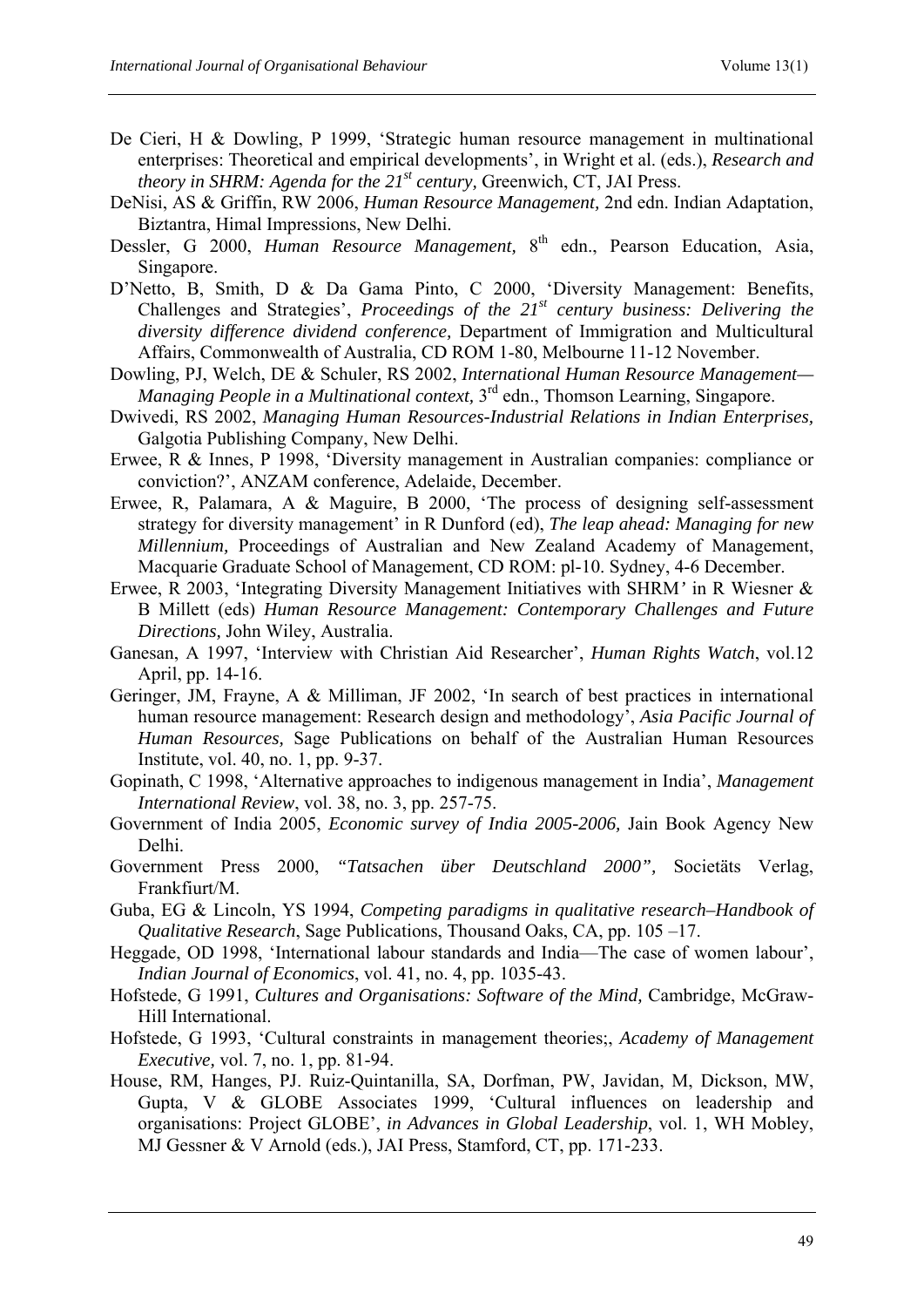- House, RM, Hanges, PJ, Javidan, M, Dorfman, PW, Gupta, V & GLOBE Associates, 2002, *Cultures, Leadership, and Organisations: A GLOBE 62 Nation Study,* Sage Publishing, Thousand Oaks, CA.
- Huo, YP, Huang, HJ & Napier, NK 2002, 'Divergence or convergence: A cross-national comparison of personnel selection practices', *Asia Pacific Journal of Human Resources*, vol. 40, no. 1, pp. 38-54.
- IGCC 2003, Indo-German Chamber of Commerce, *Directory of German Companies in India* , Wiesinger & Co. Bombay.
- IGCC 2004, Indo-German Chamber of Commerce, [Online], Available:http:/[/www.indo](http://www.indo-german.com/)[german.com/](http://www.indo-german.com/)business\_contact.htm, [Accessed, 30 July 2004].
- Johnson,G & Scholes, K 1999, *Exploring corporate strategy*, 5<sup>th</sup> edn. Prentice Hall, Europe.
- Kapila, U 2003, *Indian Economy since independence*, 5<sup>th</sup> edn. Academic Foundation, New Delhi.
- Kingdon, GG 1998, 'Does the labour market explain lower schooling in India?', *Journal of Development Studies,* vol. 35, no. 1, pp. 39-65.
- Kochan, T & Bezrukova, K 2002, 'The Effect of Diversity on Business Performance', *Diversity Research Network*, vol. 42, Spring 2003.
- Kossek, EE & Lobel, SA 2001, *Human resource management: Transforming the workplace,*  Maya Publishers, New Delhi.
- Kramar, R 1998, 'Managing diversity: beyond affirmative action in Australia', *Women in Management Review,* vol. 13, no. 4, pp.133-42.
- Kramar, R 1999, 'Policies for managing people in Australia: What happened in the 1990's?', *Asia Pacific Journal of Human Resources*, vol. 37, no. 2, pp. 193-207.
- Kramar, R 2001, 'Challenges and future directions' in R Wiesner & B Millett (eds.) *Management and Organisational Behaviour,* Jacaranda Wiley, Brisbane.
- Mayer, P 1999, 'India's falling sex ratios', *Population Development Review,* vol. 25, no. 2, pp. 323-25.
- McDaniel, C & Gates, R 1999, *Contemporary Marketing Research*, 4<sup>th</sup> edn., South-Western College Publishing, Ohio.
- Nankervis, A, Compton, RL & Baird, M 2002, *Strategic Human Resource Management,* 4th edn., Nelson Thomson Learning, Singapore.
- Palmke, H 2007, 'HRM practices and diversity management in German and Indian companies', unpublished DBA dissertation, University of Southern Queensland.
- Patrickson, M & OBrien, P 2001, *Managing Diversity—An Asian and Pacific focus,* John Wiley, Brisbane.
- Rowley, C & Benson, J 2002, 'Convergence and divergence', *Asian Human Resource Management,* vol. 44, no. 2, winter 2002, pp. 90-109.
- Schuler, R, Dowling, PJ & De Cieri, H 1993, 'An integrated framework of strategic international human resource management', *Journal of Management*, vol. 19, no. 2, pp. 419-59.
- Senior, B 1997, *Organisational Change,* Prentice Hall, London.
- Statistisches Bundesamt 2004, *Statistisches Jahrbuch 2004,* Wiesbaden, Germany.
- Sudarshan, S 2003, 'Reinventing the HR Future', in *Indian Management, The Journal of the AIMA*, vol. 42, September, A Business Standard Publication, New Delhi.
- Trompenaars, F & Hampden-Turner, C 1993, *Riding the Waves of Culture: Understanding cultural diversity in business,* Nicholas Brealey, London.
- Velkoff, VA 1998, 'Women's Education in India'*,* Bureau of the Census, US Department of Commerce.